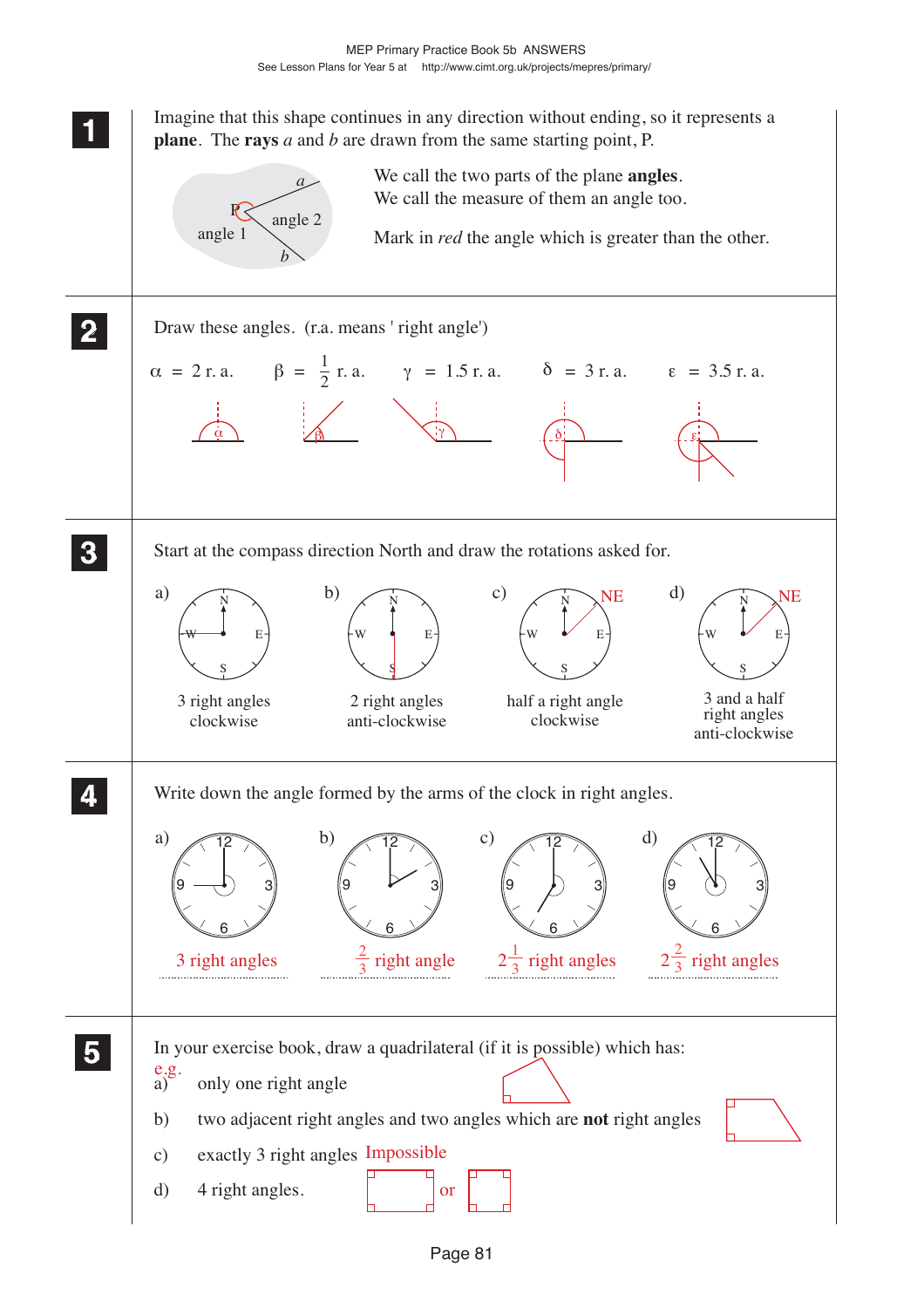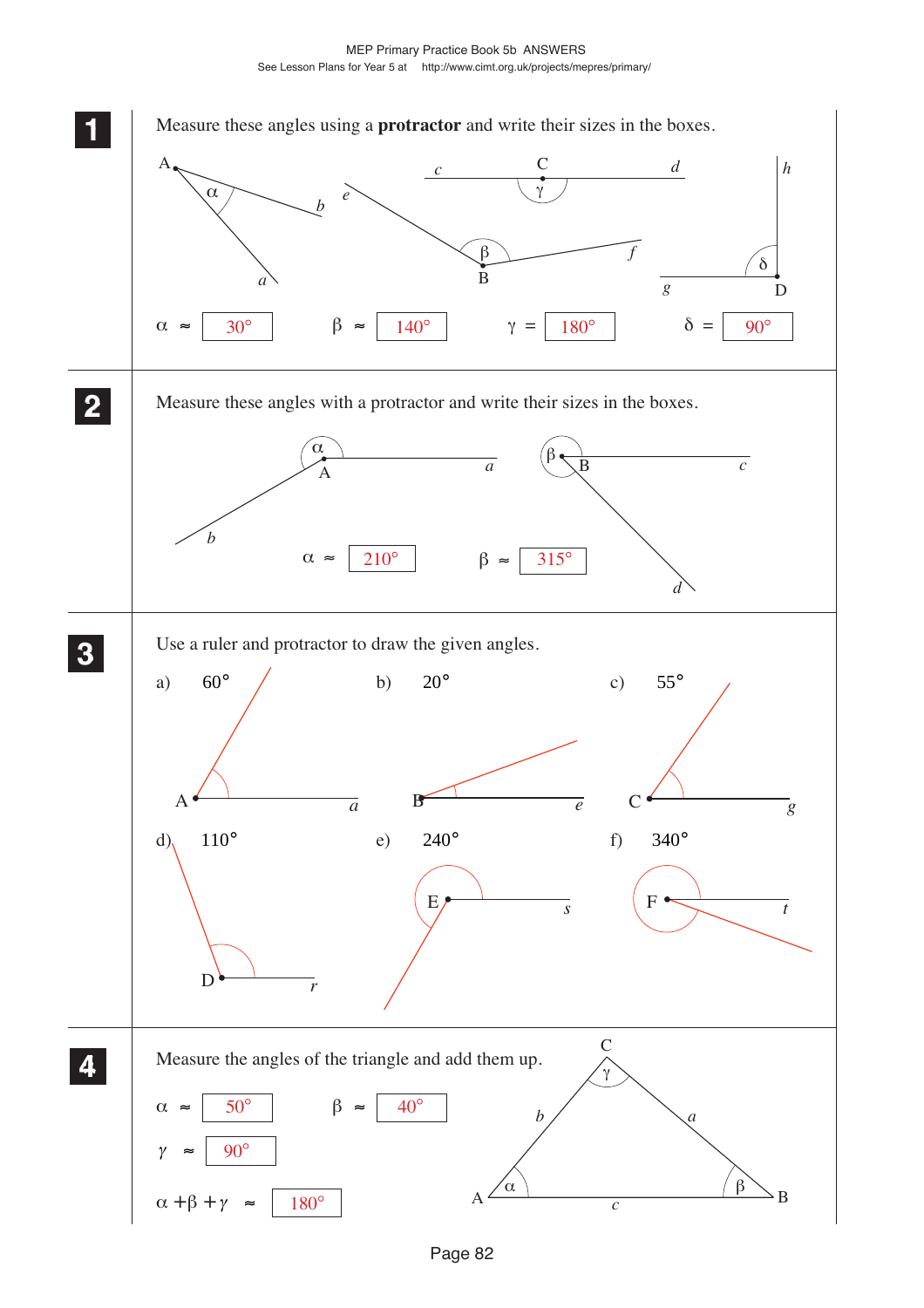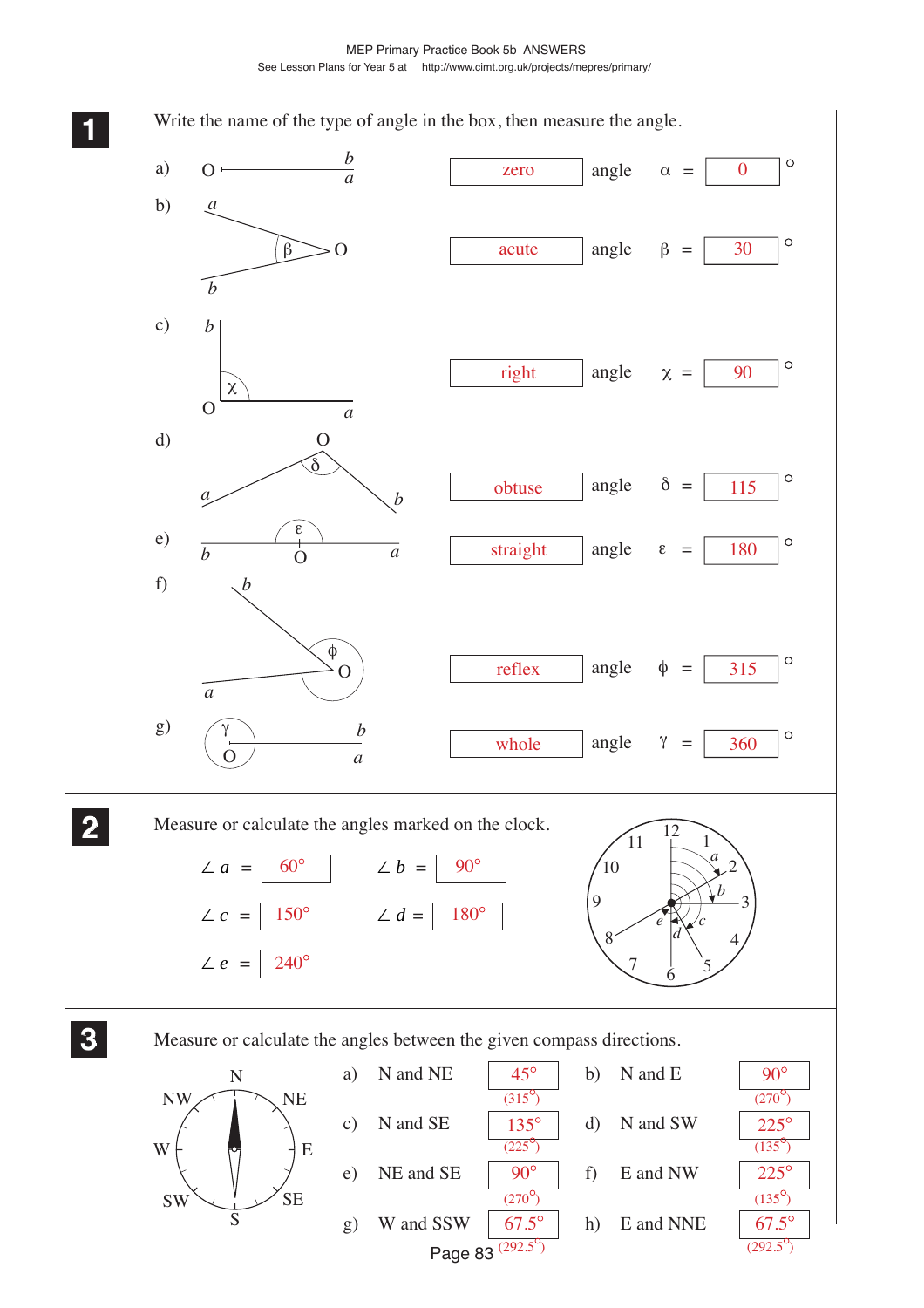

9

# Page 84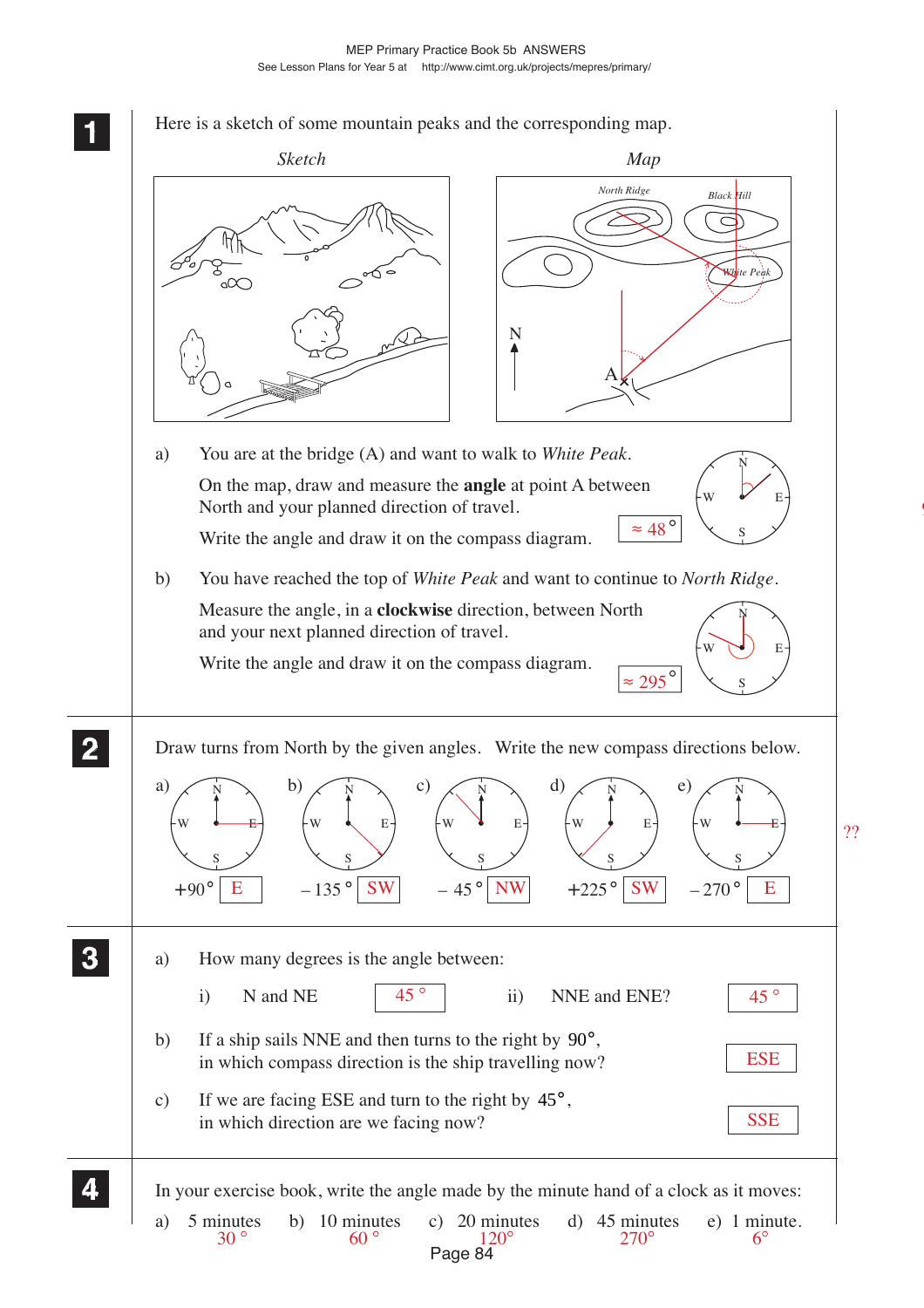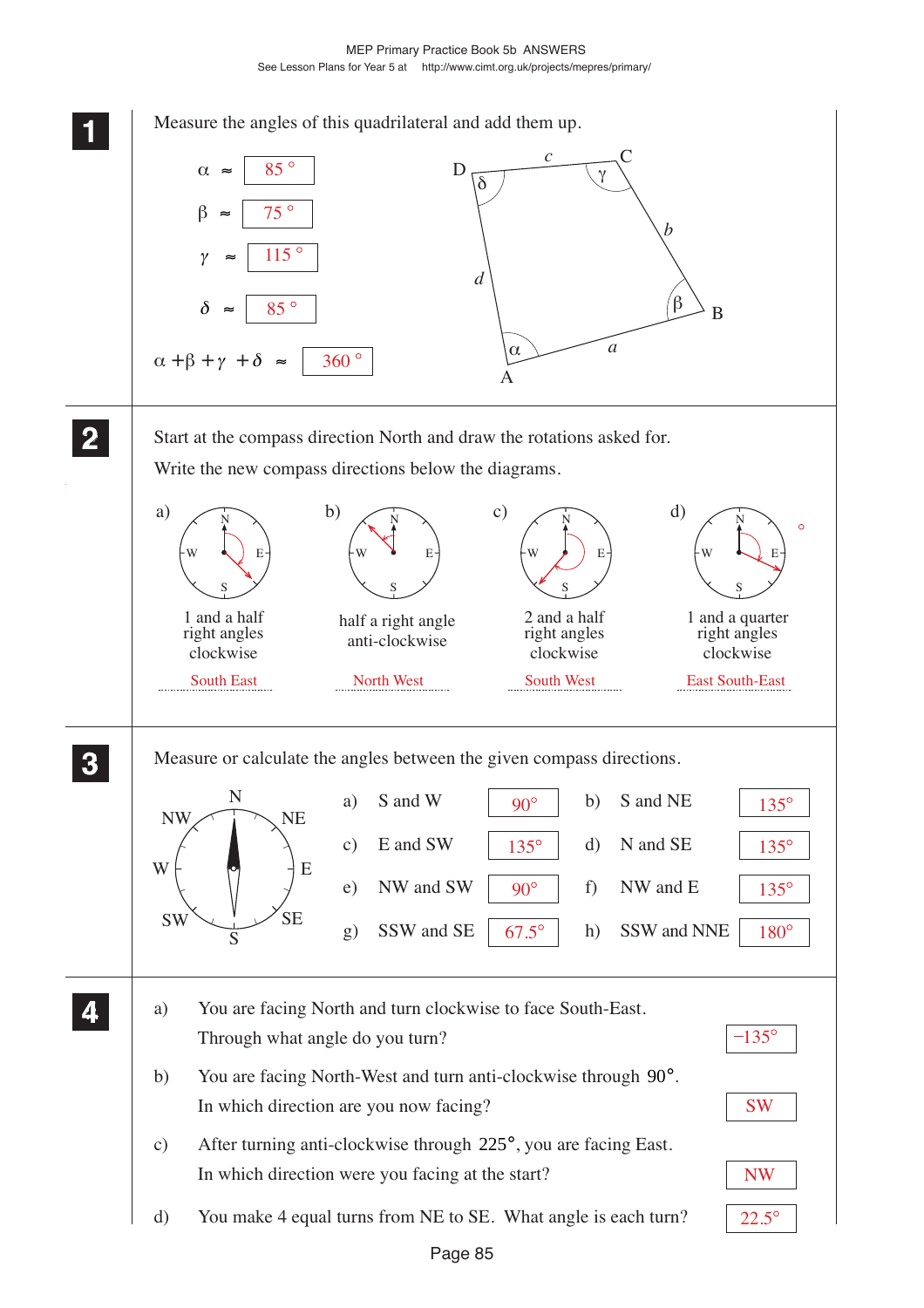**1 11**

**<sup>11</sup>** If the diagram has **line symmetry**, draw the lines of symmetry in *red.* If the diagram has **rotational symmetry**, mark the centre of rotation in *green*.

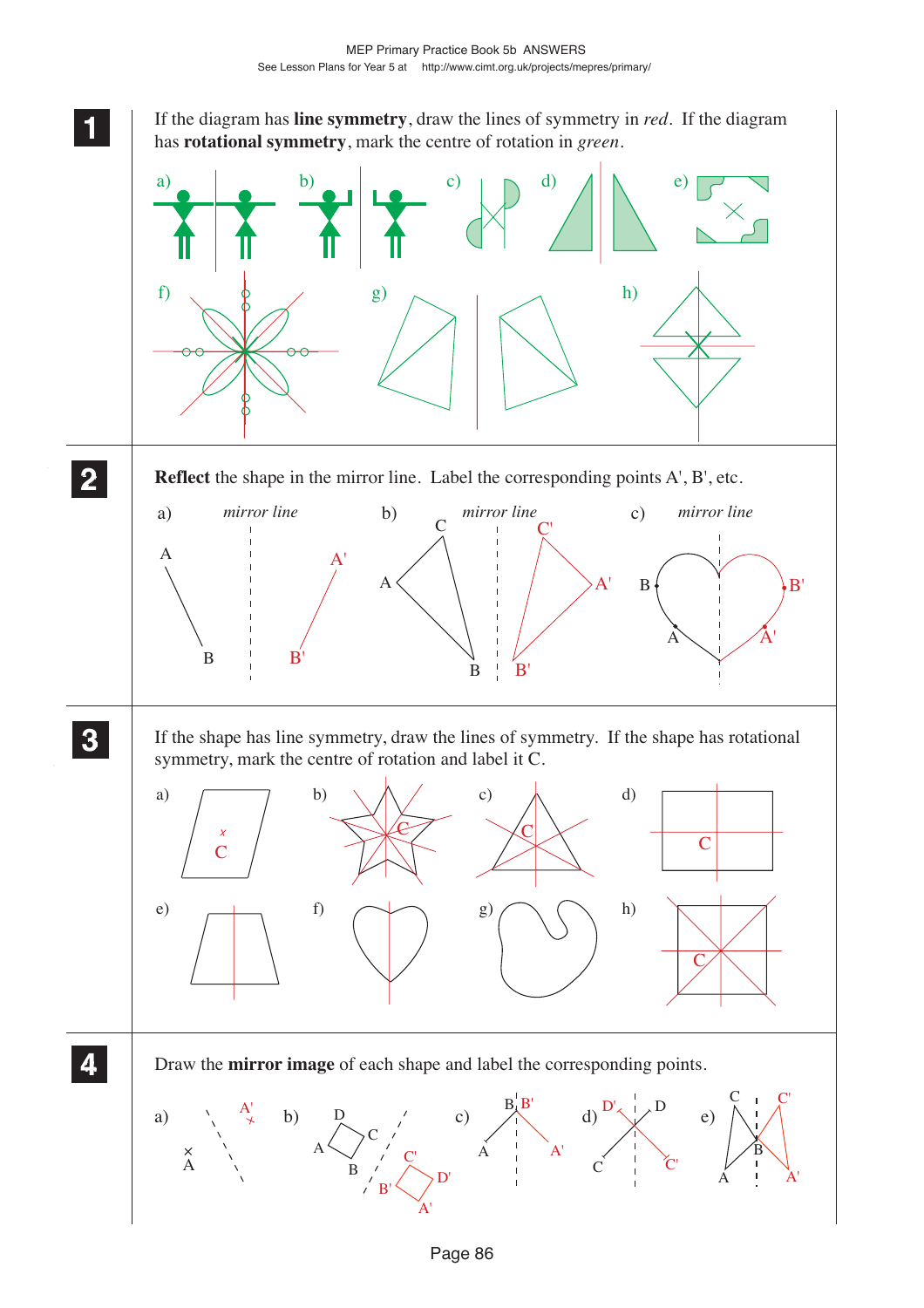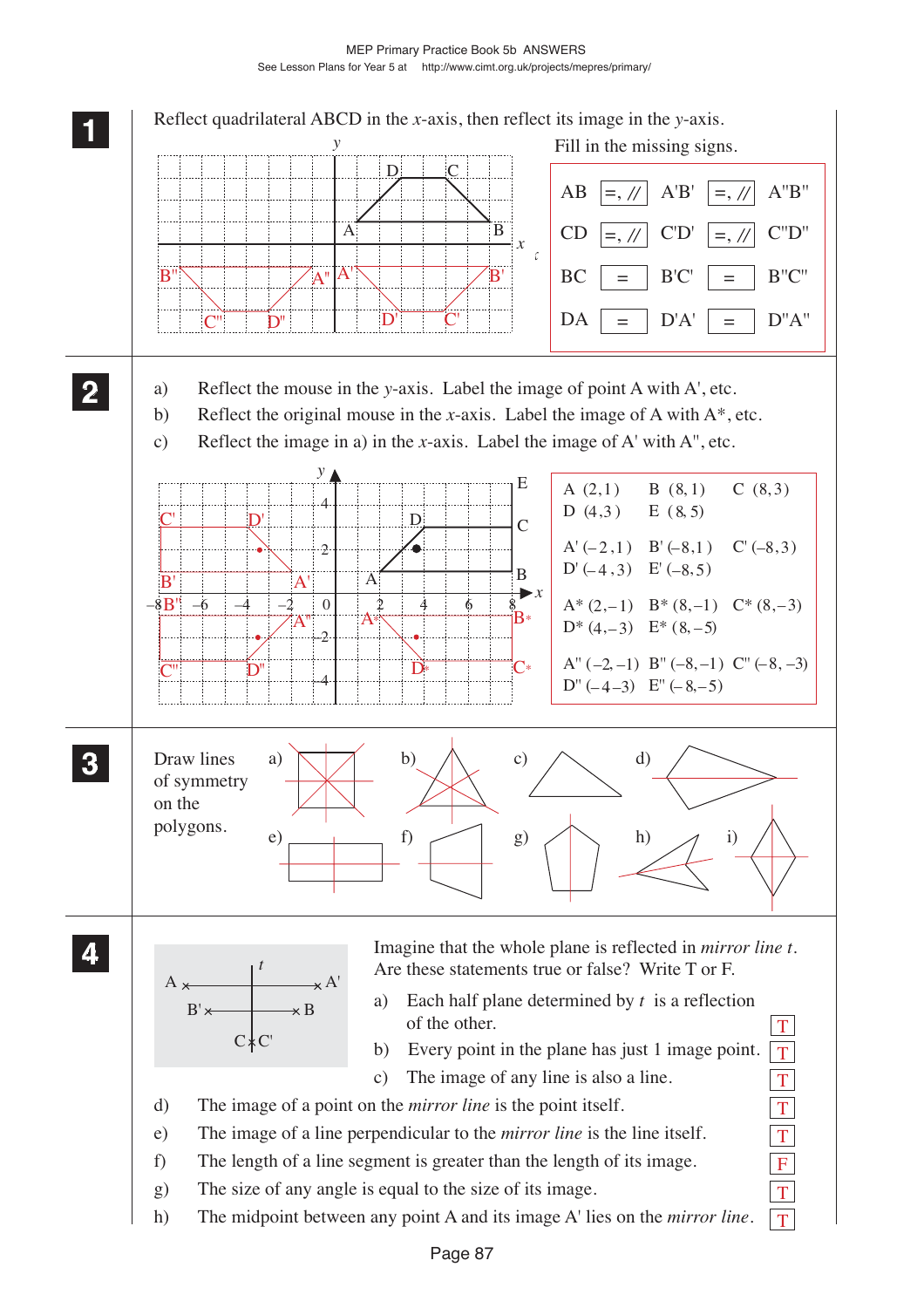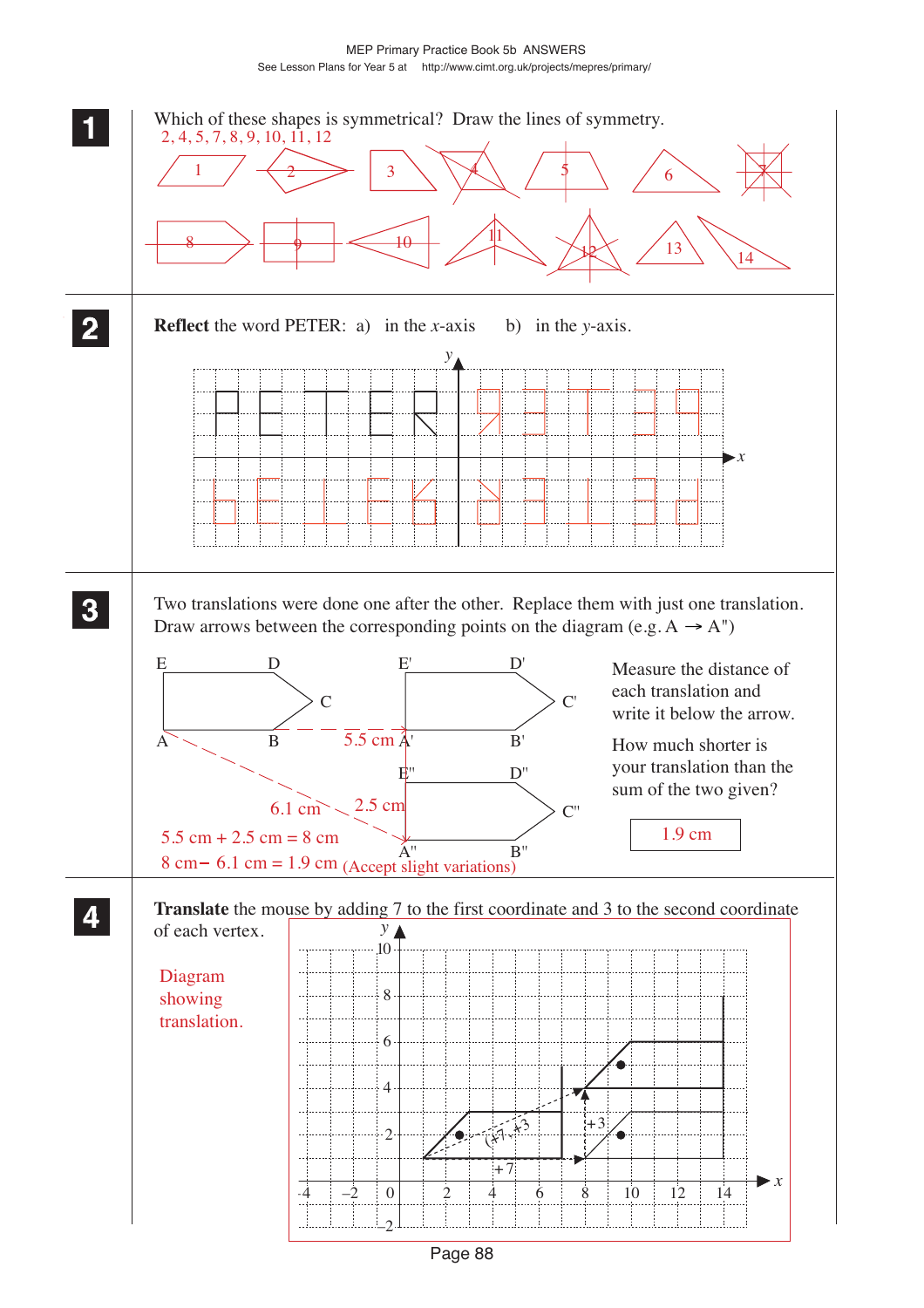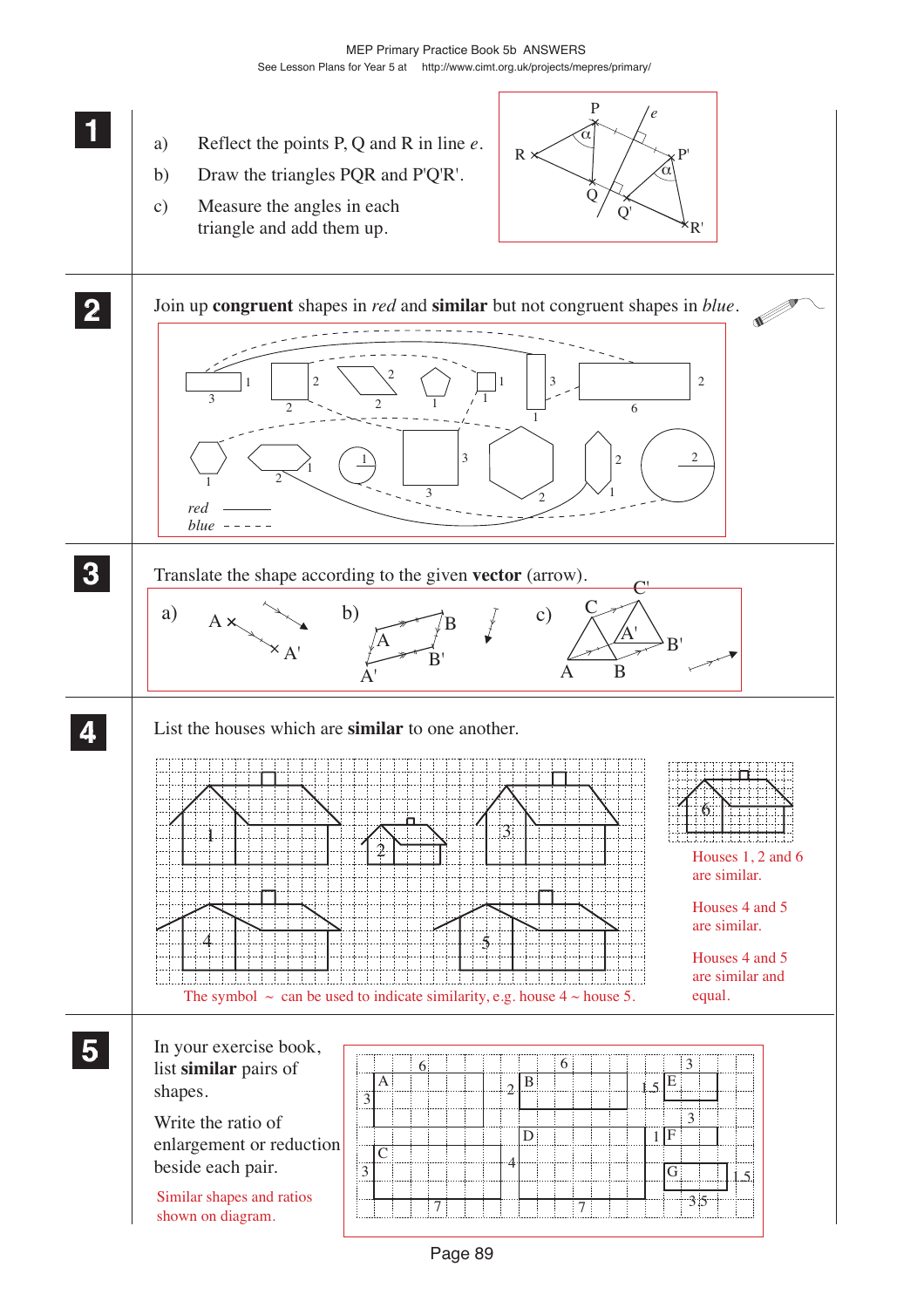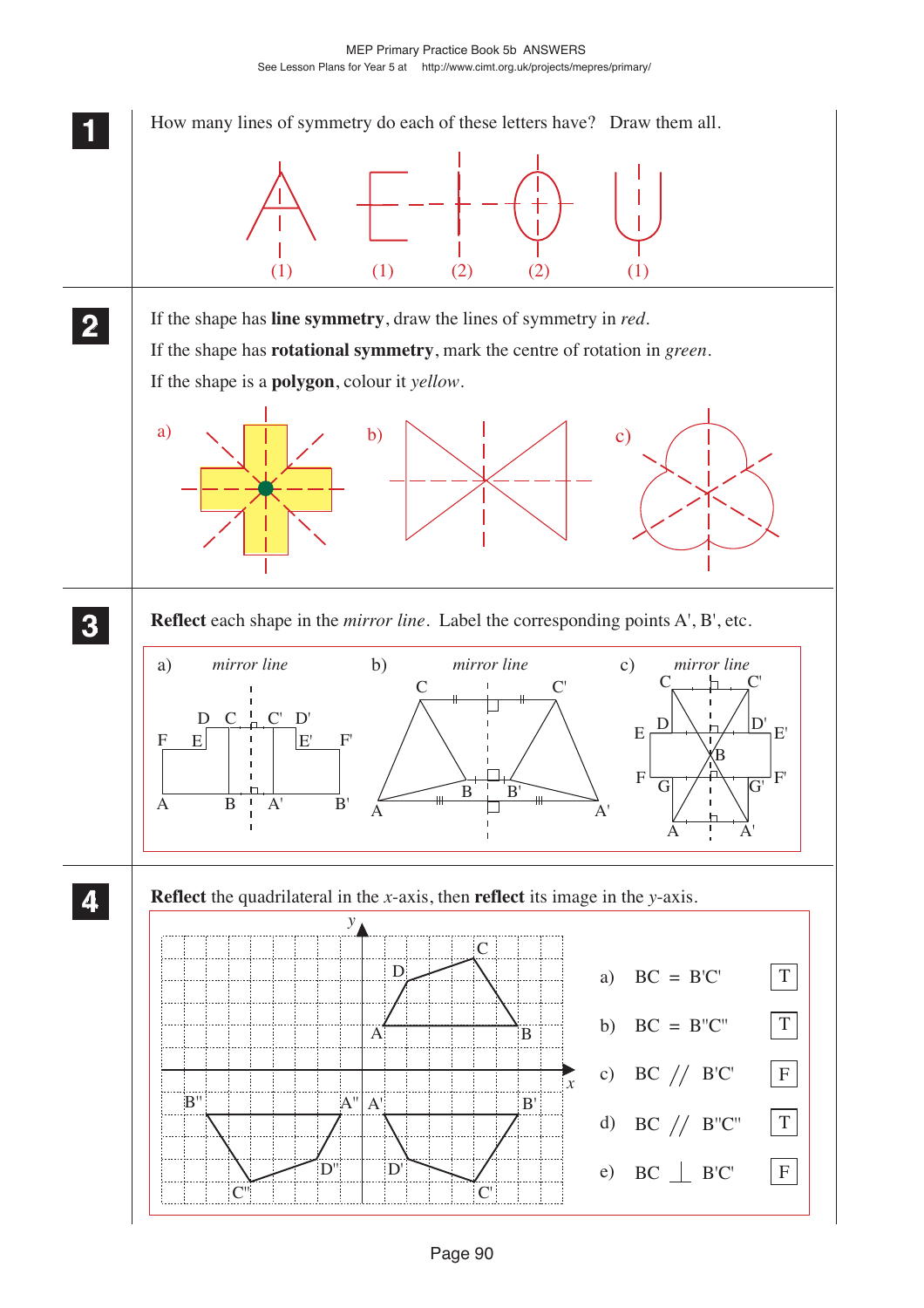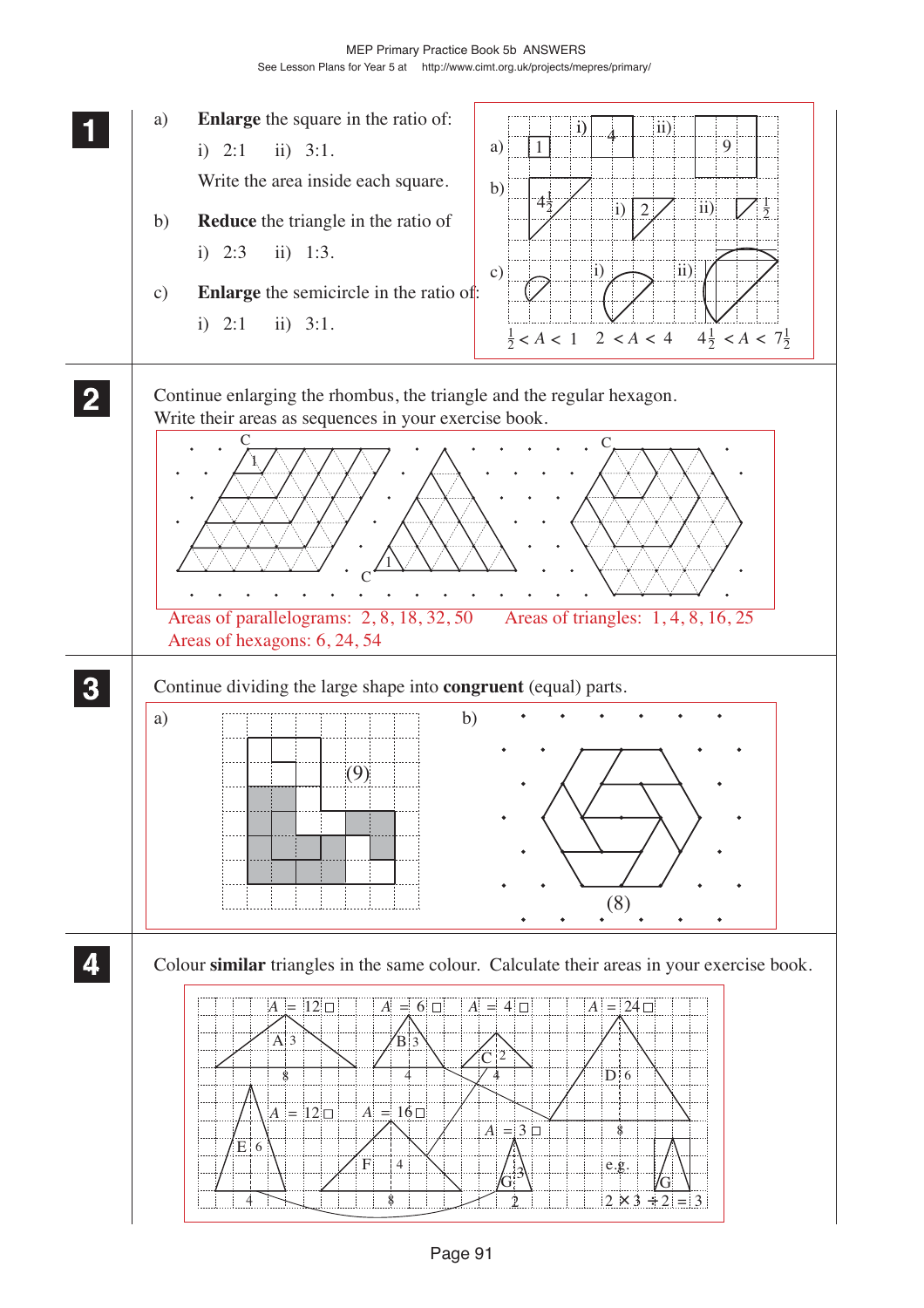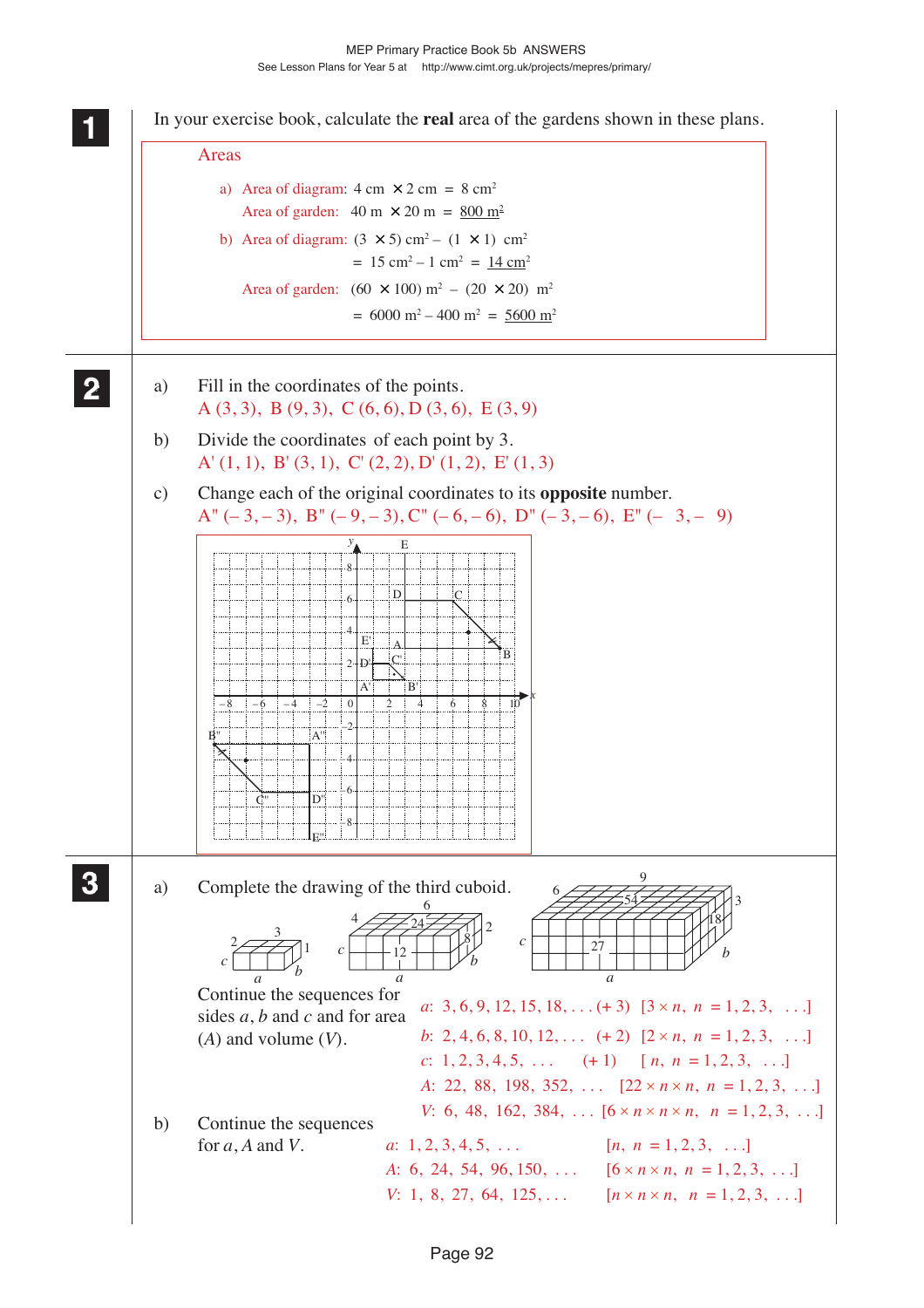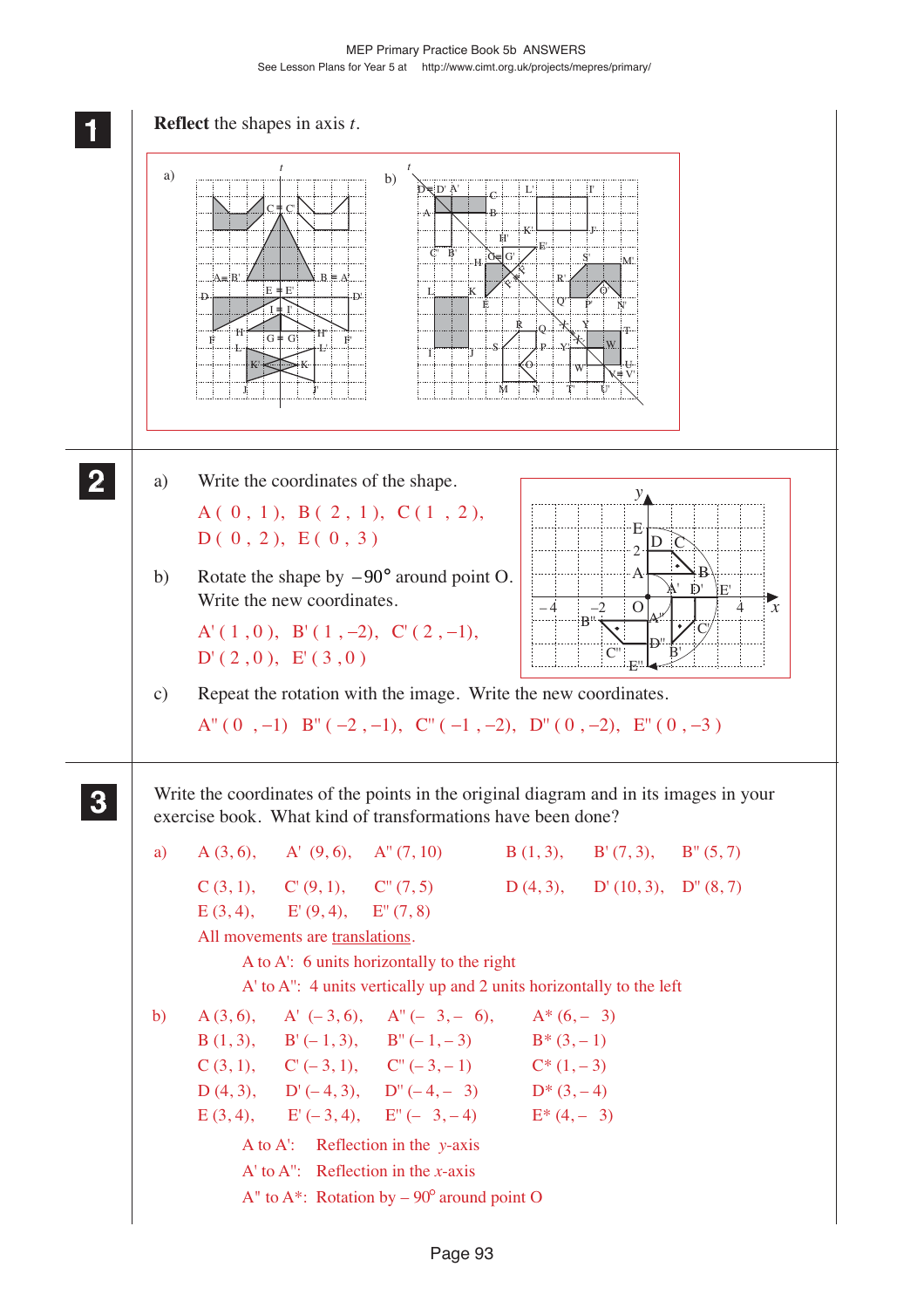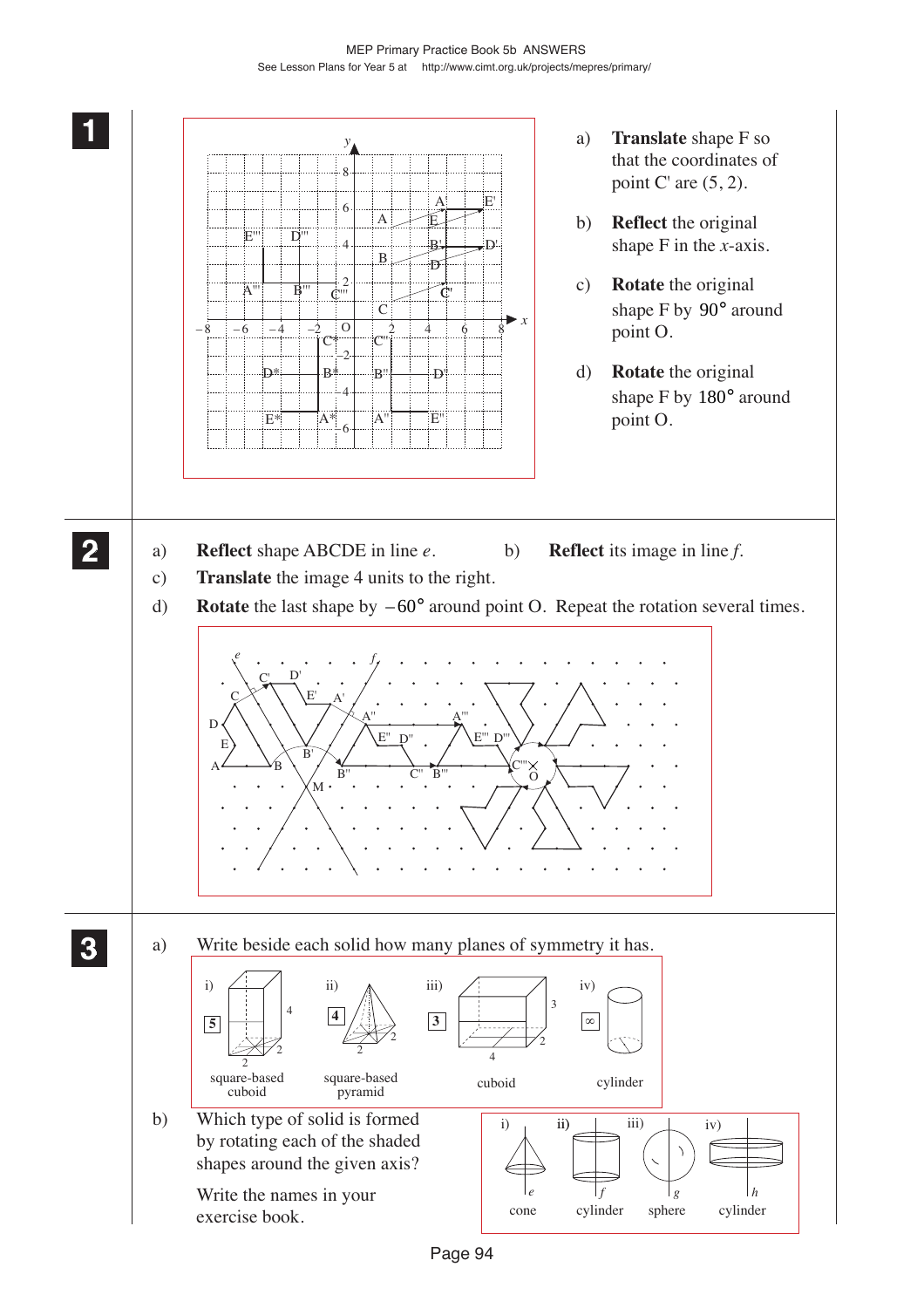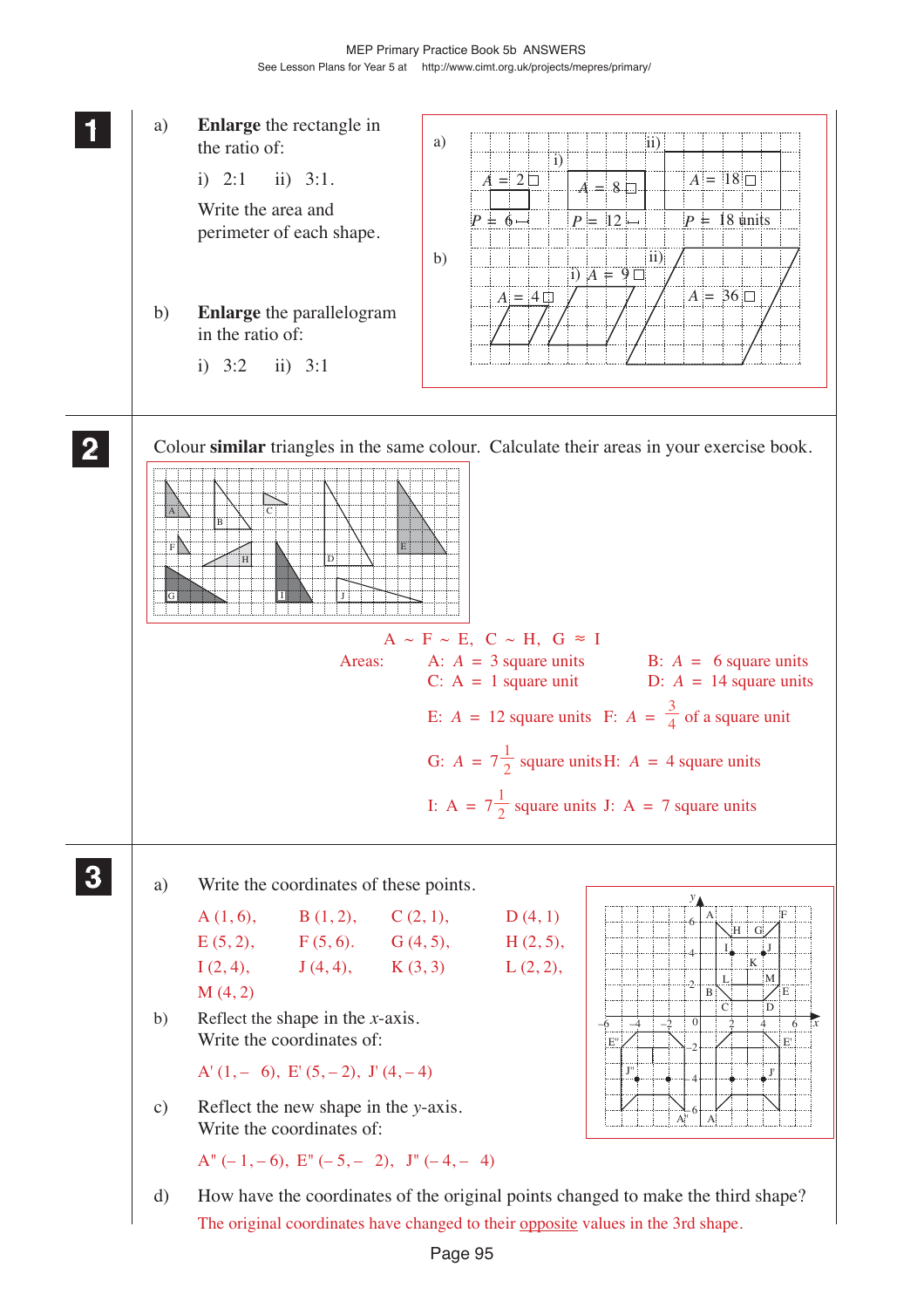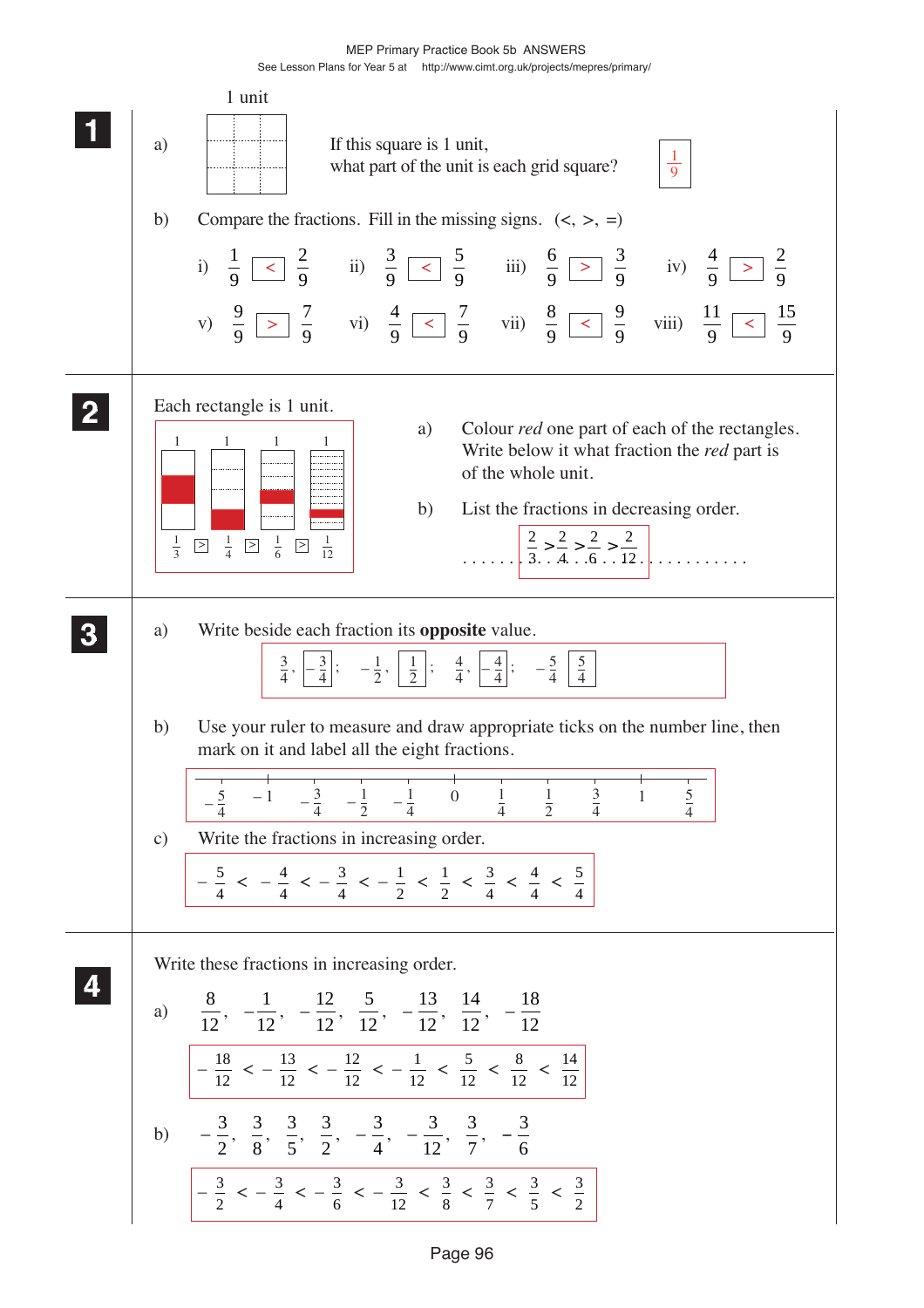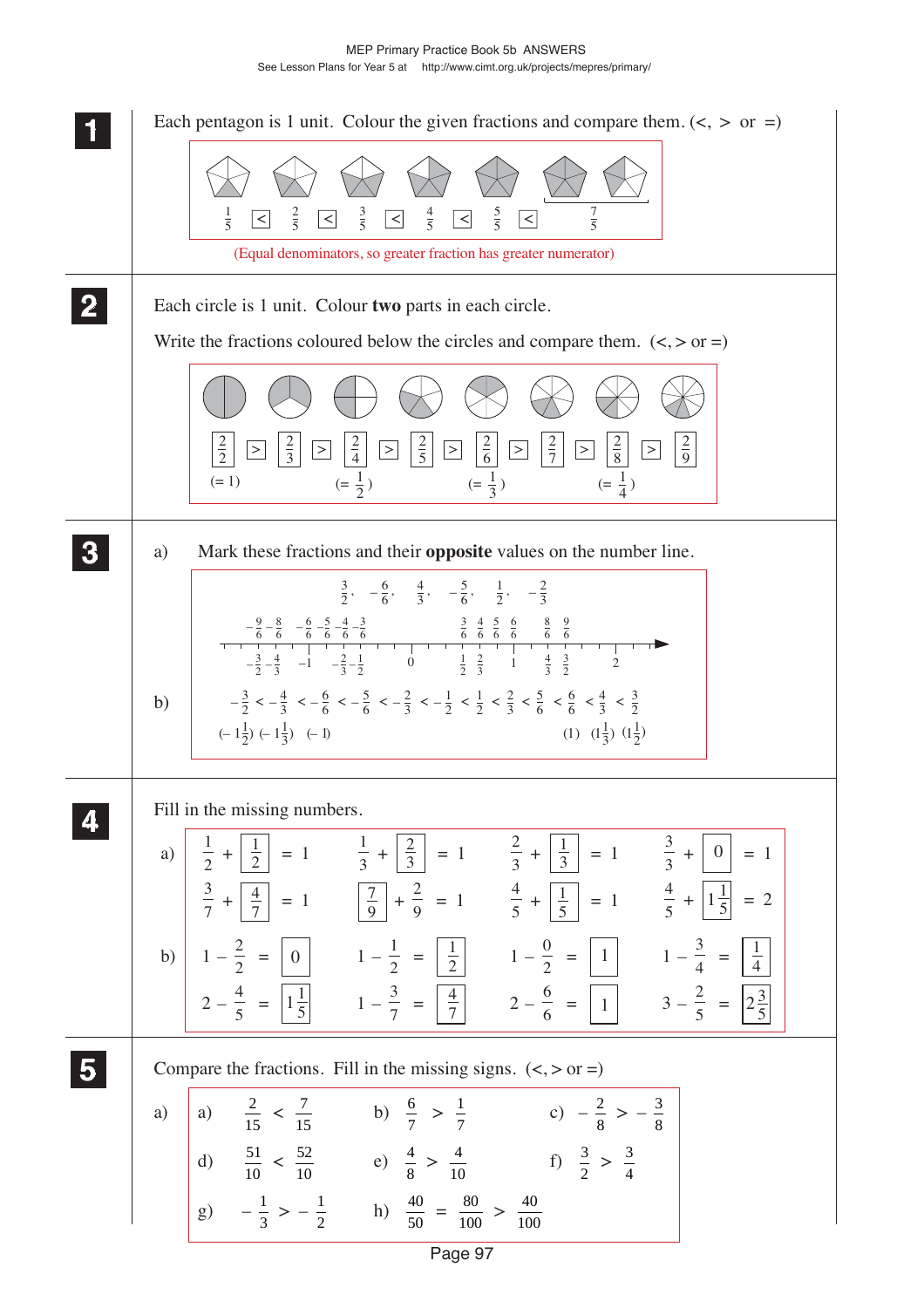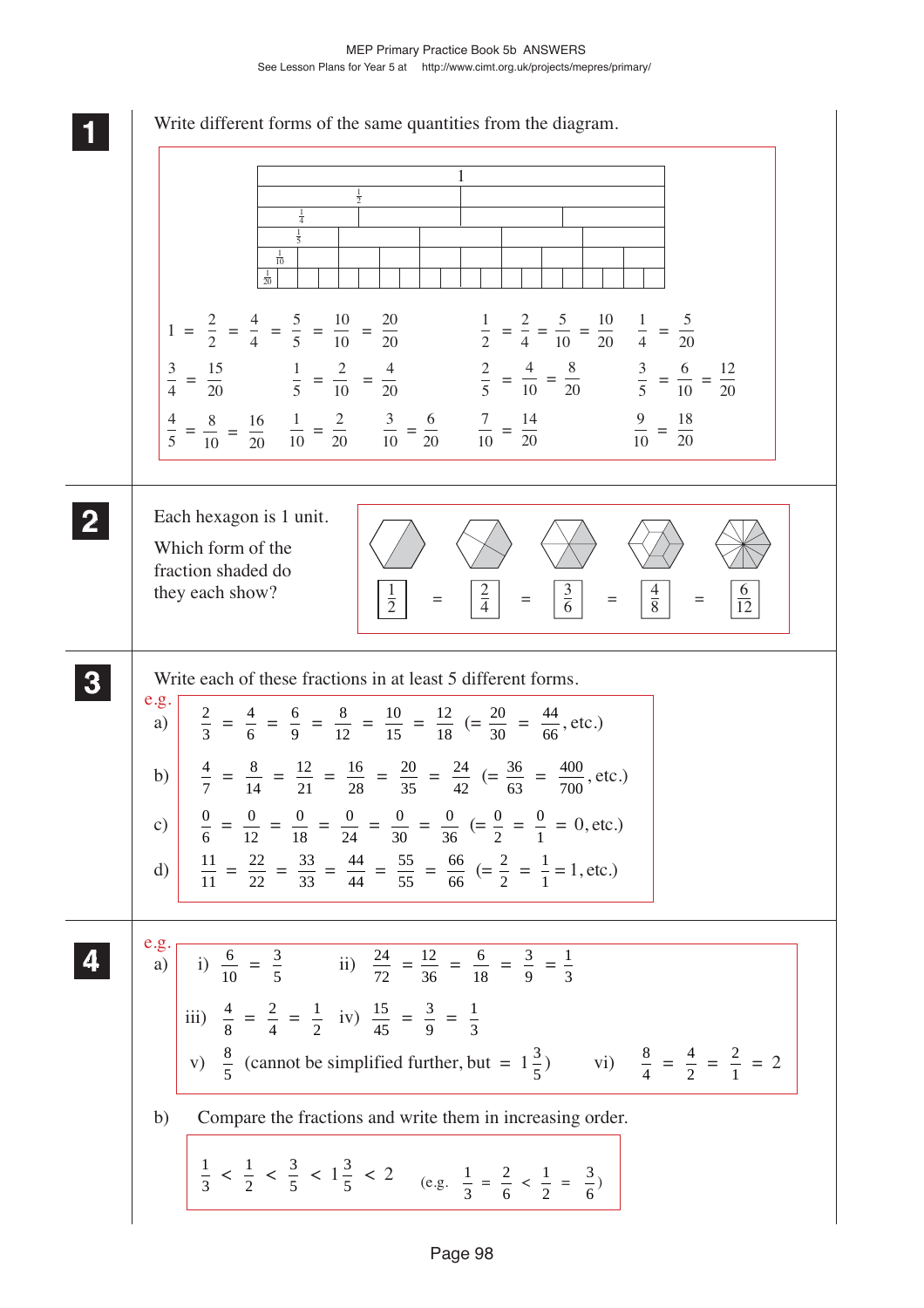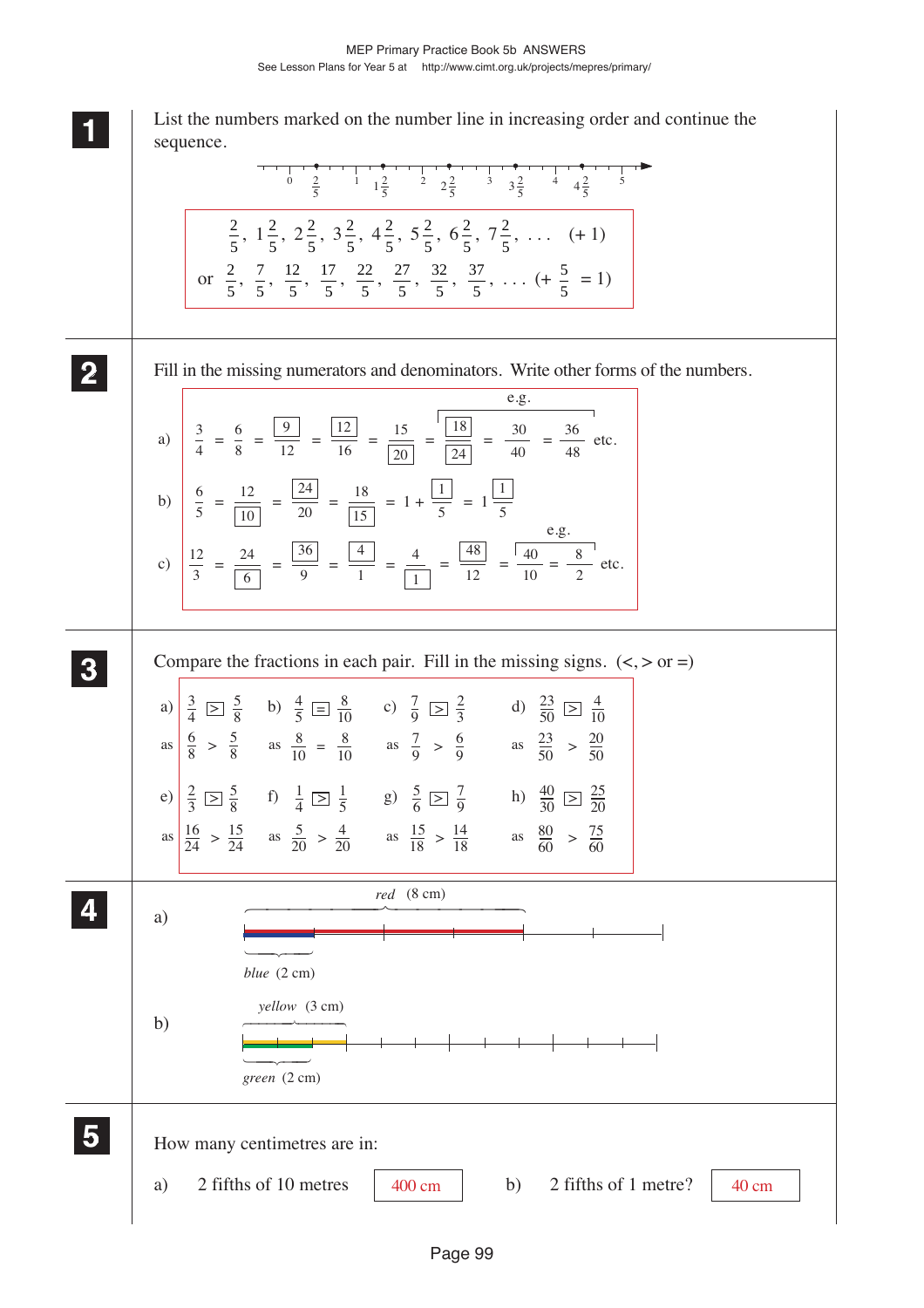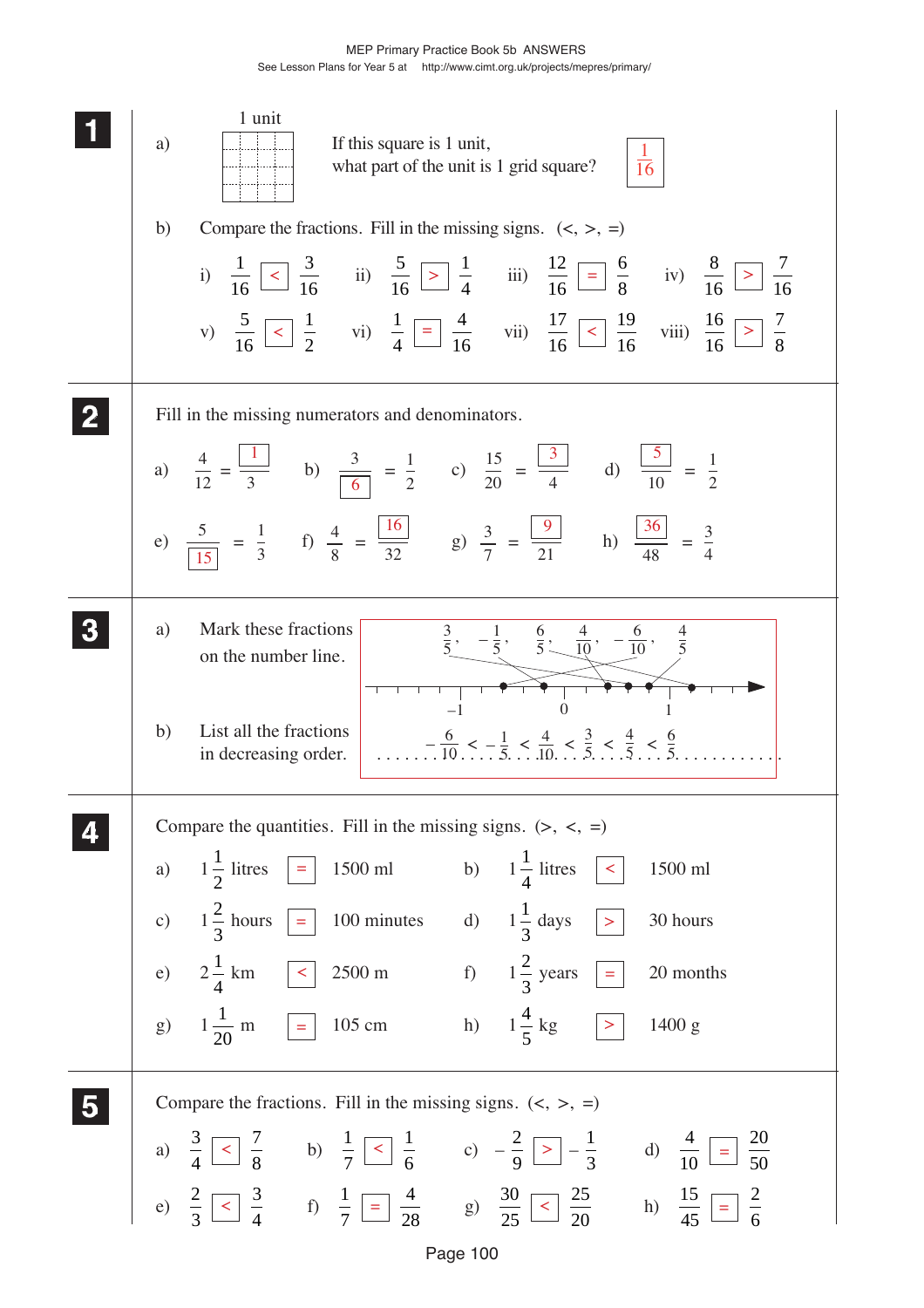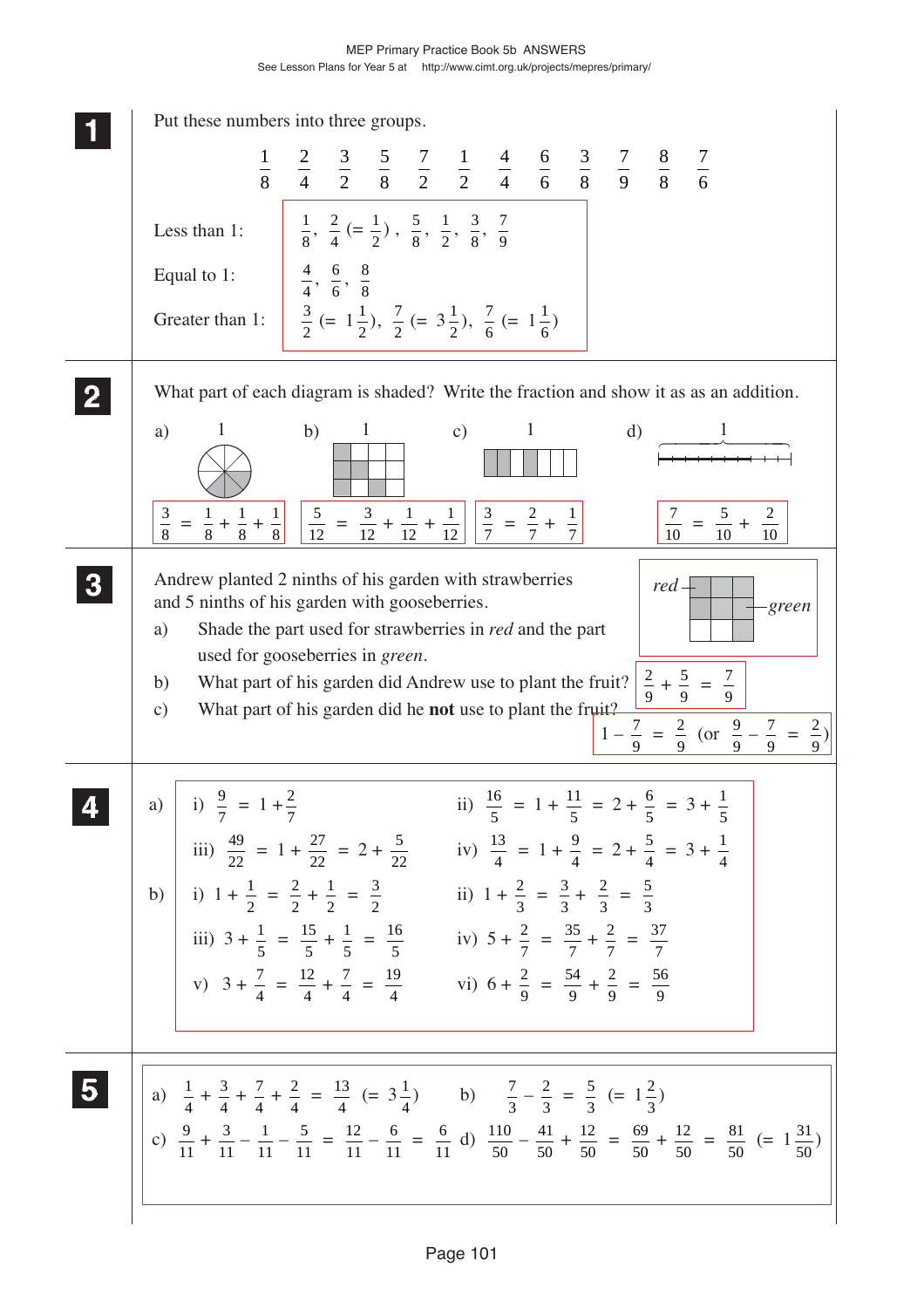MEP Primary Practice Book 5b ANSWERS

See Lesson Plans for Year 5 at http://www.cimt.org.uk/projects/mepres/primary/

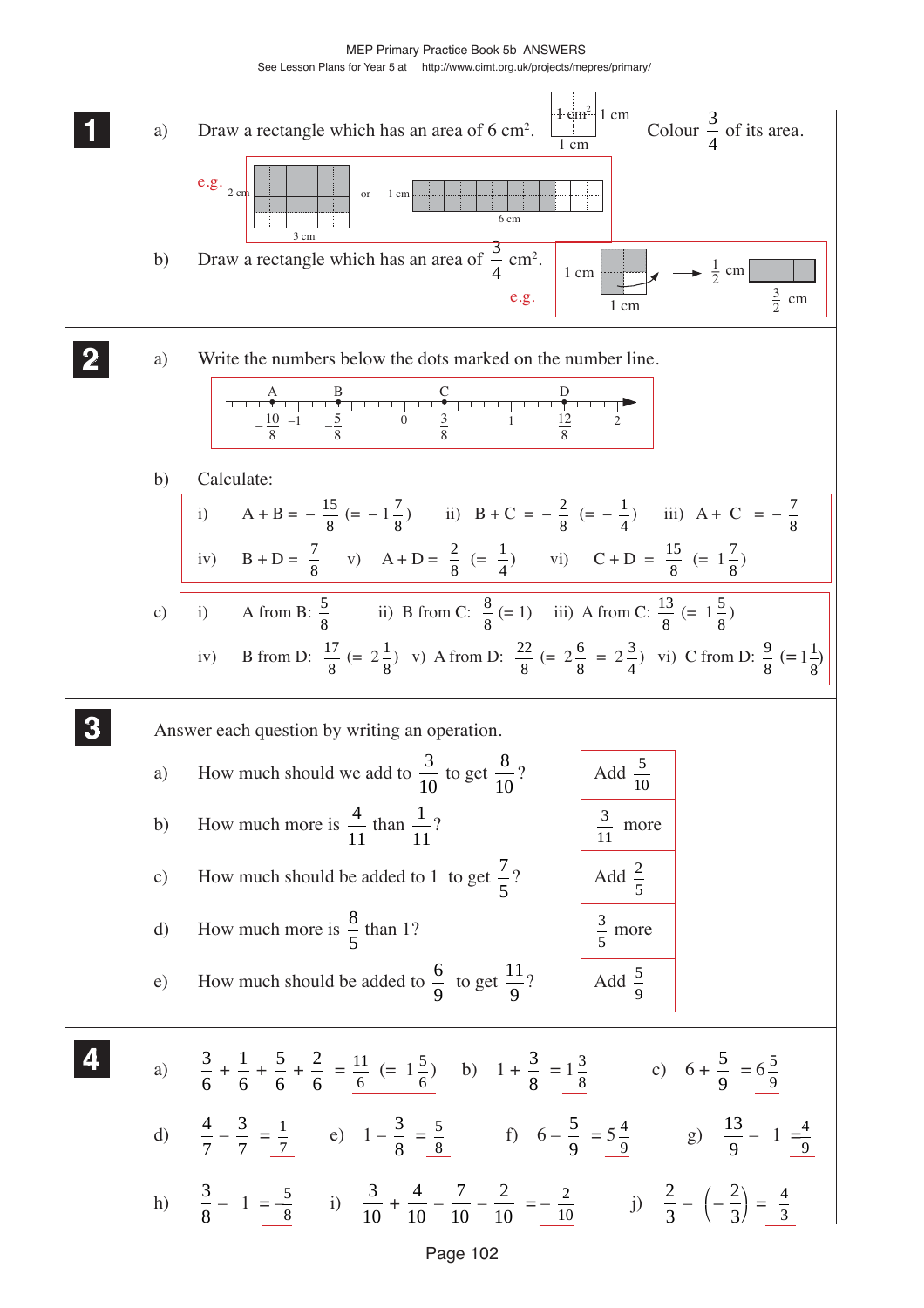| Do the calculations.                                                                                                                                                                                                                                                                                                            |
|---------------------------------------------------------------------------------------------------------------------------------------------------------------------------------------------------------------------------------------------------------------------------------------------------------------------------------|
| a) $\frac{1}{6} + \frac{1}{6} + \frac{1}{6} = \frac{3}{6} (= \frac{1}{2})$ b) $\frac{2}{5} + \frac{1}{5} = \frac{3}{5}$ c) $\frac{5}{8} - \frac{2}{8} = \frac{3}{8}$                                                                                                                                                            |
| d) $\frac{3}{7} + \frac{1}{7} + \frac{2}{7} = \frac{6}{7}$ e) $\frac{8}{10} + \frac{3}{10} - \frac{5}{10} + \frac{2}{10} = \frac{8}{10} (= \frac{4}{5})$ f) $\frac{3}{9} - \frac{7}{9} = -\frac{4}{9}$                                                                                                                          |
| g) $1\frac{2}{3} + \frac{1}{3} = \frac{2}{3}$ h) $2\frac{8}{9} - \frac{5}{9} = 2\frac{3}{9}$ i) $4\frac{2}{3} - 3\frac{1}{3} = 1\frac{1}{3}$                                                                                                                                                                                    |
| Calculate the sums and differences. Use the diagrams to help you.                                                                                                                                                                                                                                                               |
| a) i) = $\frac{8}{10} \left( = \frac{4}{5} \right)$ ii) = $\frac{4}{10} \left( = \frac{2}{5} \right)$ iii) = $\frac{3}{10}$                                                                                                                                                                                                     |
| b) i) = $\frac{5}{8}$ iii) = $\frac{1}{8}$ iiii) = $\frac{5}{8}$                                                                                                                                                                                                                                                                |
| ii) = $\frac{2}{9}$ iii) = $\frac{3}{9} \left( = \frac{1}{3} \right)$<br>c) i) = $\frac{8}{9}$                                                                                                                                                                                                                                  |
| Calculate the sums and differences. Write details in your exercise book if necessary.                                                                                                                                                                                                                                           |
| b) $\frac{5}{12} + \frac{3}{4} = \frac{5+9}{12} = \frac{14}{12} \left( = 1\frac{2}{12} = 1\frac{1}{6} \right)$<br>a) $\frac{2}{5} + \frac{3}{10} = \frac{4+3}{10} = \frac{7}{10}$                                                                                                                                               |
| c) $\frac{1}{3} + \frac{2}{9} - \frac{3}{18} = \frac{6+4-3}{18} = \frac{7}{18}$ d) $\frac{6}{2} + \frac{4}{10} + \frac{3}{5} = \frac{30+4+6}{10} = \frac{40}{10} = 4$                                                                                                                                                           |
| e) $\frac{3}{5} - \frac{4}{10} = \frac{6-4}{10} = \frac{2}{10} \left( = \frac{1}{5} \right)$ or $\frac{3}{5} - \frac{2}{5} = \frac{1}{5}$ f) $\frac{11}{12} - \frac{3}{4} = \frac{11-9}{12} = \frac{2}{12} \left( = \frac{1}{6} \right)$                                                                                        |
| g) $\frac{3}{7} - \frac{2}{21} = \frac{9-2}{21} = \frac{7}{21} \left( = \frac{1}{3} \right)$ h) $\frac{21}{12} - \frac{4}{3} = \frac{21-16}{12} = \frac{5}{12}$                                                                                                                                                                 |
| i) $1\frac{2}{3} - \frac{7}{6} = \frac{5}{3} - \frac{7}{6} = \frac{10 - 7}{6} = \frac{3}{6} = \frac{1}{2}$ or $1\frac{2}{3} - \frac{7}{6} = 1\frac{2}{3} - 1\frac{1}{6} = \frac{2}{3} - \frac{1}{6} =$                                                                                                                          |
|                                                                                                                                                                                                                                                                                                                                 |
| Step 3<br>Step 4<br>Step 5<br>Step 1<br>Step 2<br>Step 6<br>Step 7<br>$\frac{3}{4}$ $\left \frac{6}{8}\right $ , $-\frac{1}{2}$ $\left -\frac{4}{8}\right $ , $-\frac{1}{4}$ $\left -\frac{2}{8}\right $ , $\frac{3}{8}$ , $\frac{2}{4}$ $\left \frac{4}{8}\right $ , $-\frac{5}{8}$ , $\frac{1}{2}$ $\left \frac{4}{8}\right $ |
| $\mathbf{1}$                                                                                                                                                                                                                                                                                                                    |
| $\mathbf{1}$<br>$-1$<br>$\mathfrak{Z}$<br>6                                                                                                                                                                                                                                                                                     |
| Solve the equations. Draw suitable number lines in your exercise book if necessary.                                                                                                                                                                                                                                             |
| a) $a = \frac{3}{3} - \frac{1}{3} = \frac{2}{3}$ b) $b = \frac{3}{8} - \frac{1}{8} = \frac{2}{8} = \frac{1}{4}$ c) $c = \frac{11}{4} - \frac{1}{4} = \frac{4}{4} = 1$                                                                                                                                                           |
| d) $d = \frac{2}{7} + \frac{3}{7} = \frac{5}{7}$ e) $e = 1 - \frac{7}{9} = \frac{2}{9}$ f) $f = \frac{6}{5} - 1 = \frac{6}{5} - \frac{5}{5} = \frac{1}{5}$                                                                                                                                                                      |
|                                                                                                                                                                                                                                                                                                                                 |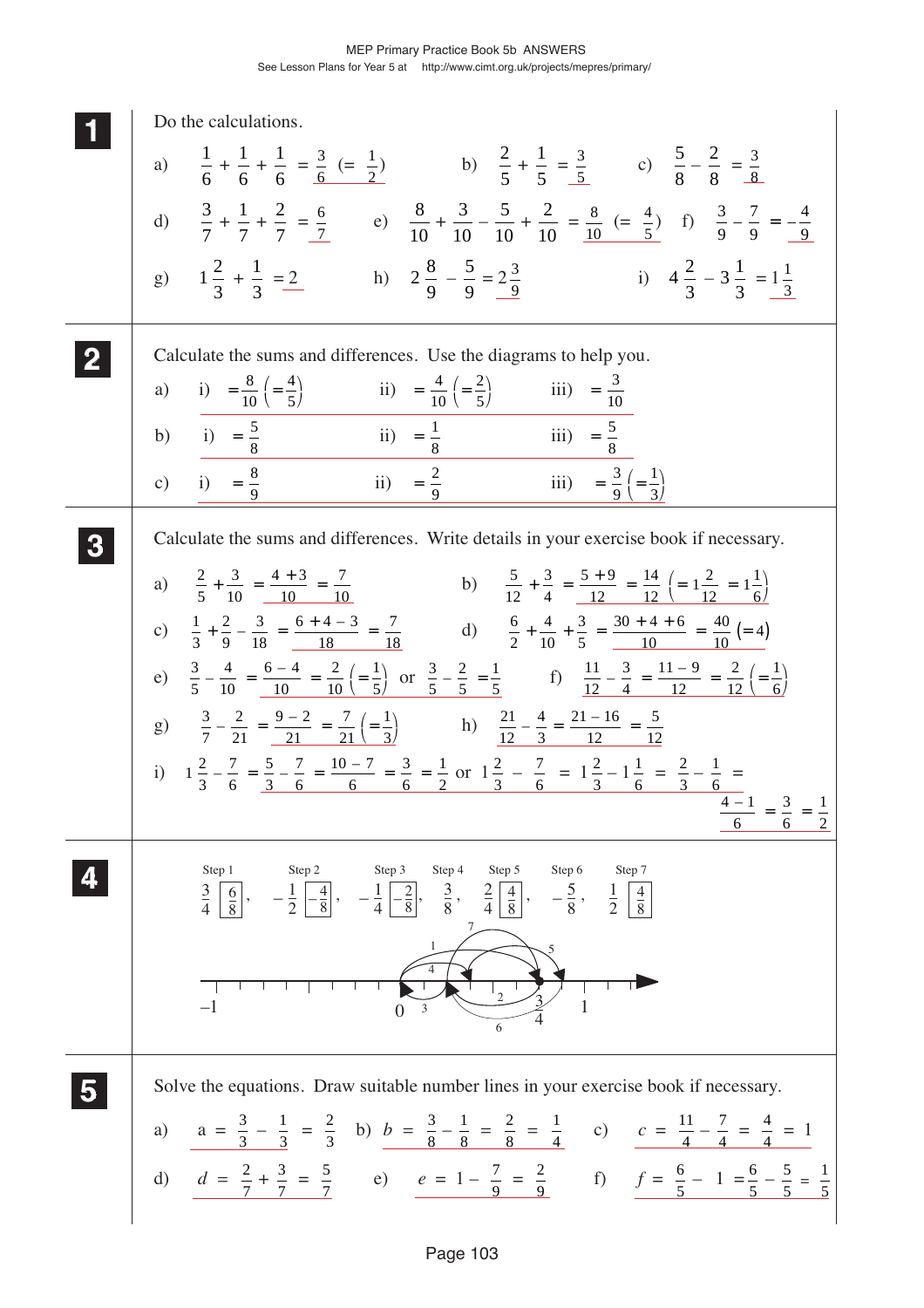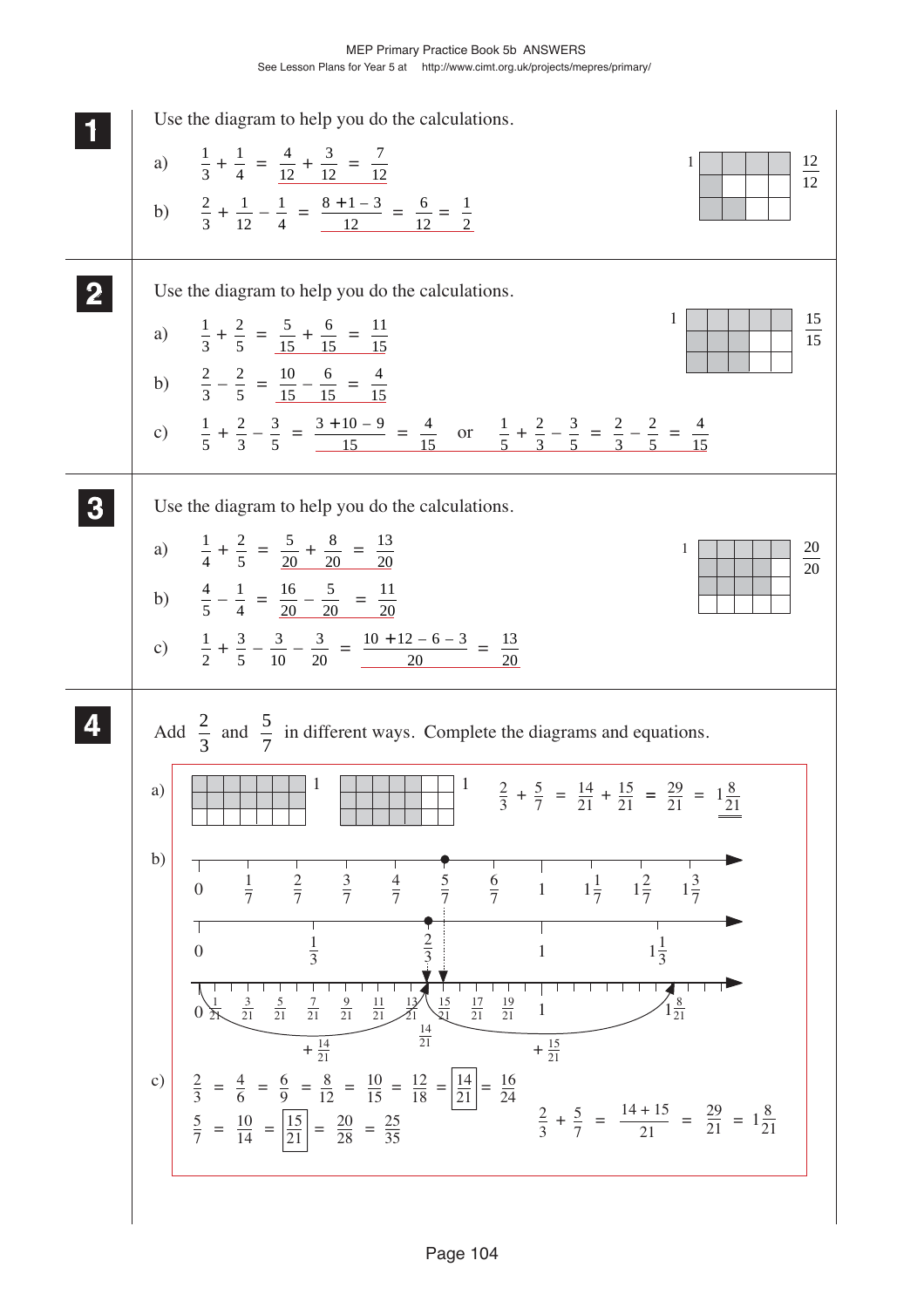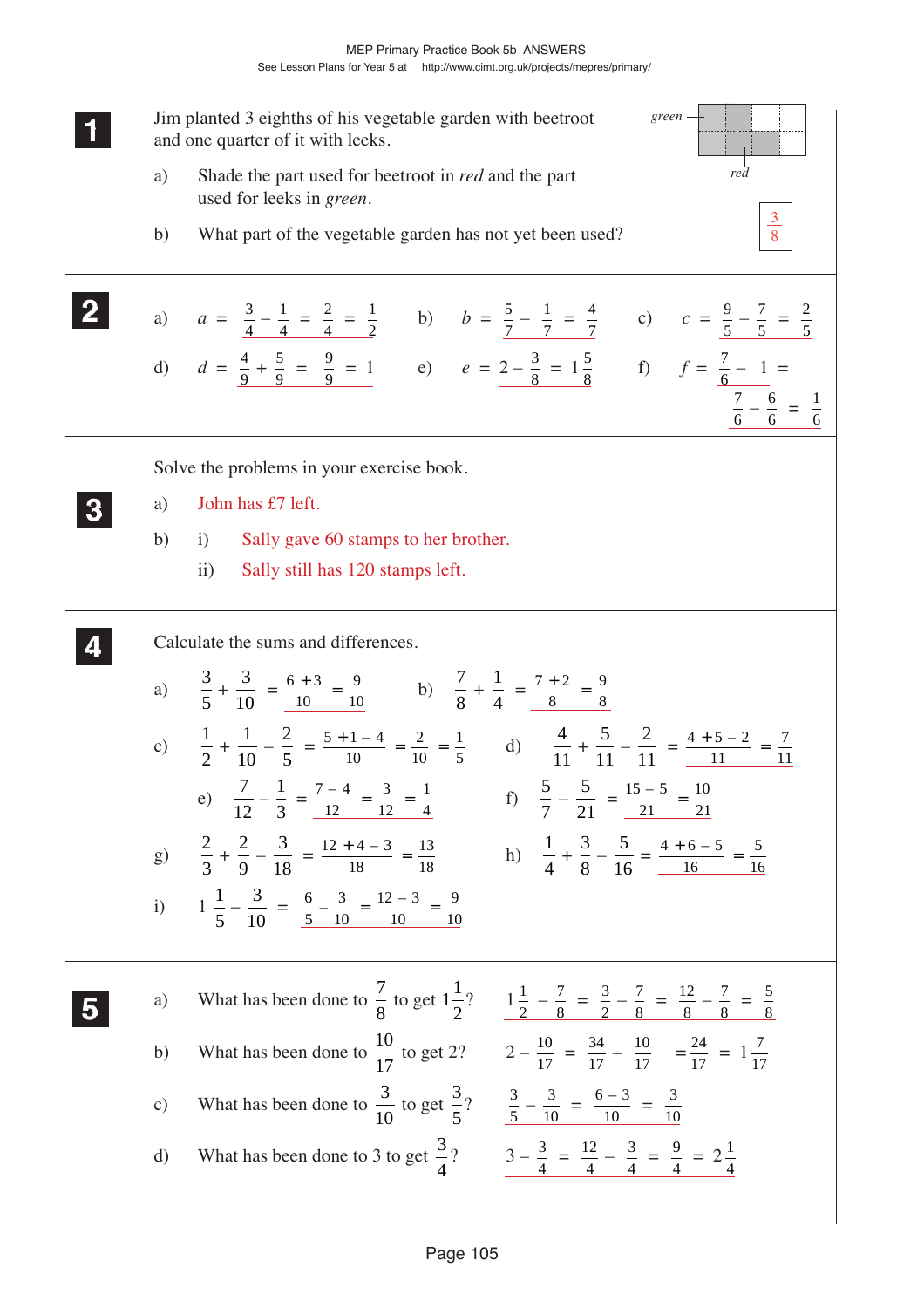| Calculate the sums and differences. Write details in your exercise book.<br>a) i) $\frac{3}{7} + \frac{2}{7} = \frac{5}{7}$ ii) $\frac{13}{20} - \frac{6}{20} = \frac{7}{20}$ iii) $1 - \frac{5}{9} = \frac{4}{9}$<br>iv) $1 + \frac{3}{8} = 1\frac{3}{8} (= \frac{8+3}{8} = \frac{11}{8})$<br>b) i) $\frac{4}{10} + \frac{2}{5} = \frac{4+4}{10} = \frac{8}{10} = \frac{4}{5}$ ii) $\frac{3}{4} - \frac{5}{8} = \frac{6-5}{8} = \frac{1}{8}$<br>iii) $\frac{5}{6} + \frac{1}{3} - \frac{1}{2} = \frac{5+2-3}{6} = \frac{4}{6} = \frac{2}{3}$                                                                                                                                       |
|-------------------------------------------------------------------------------------------------------------------------------------------------------------------------------------------------------------------------------------------------------------------------------------------------------------------------------------------------------------------------------------------------------------------------------------------------------------------------------------------------------------------------------------------------------------------------------------------------------------------------------------------------------------------------------------|
| a) i) $\frac{3}{8} + \frac{4}{8} = \frac{7}{8}$ ii) $\frac{1}{2} + \frac{1}{4} + \frac{1}{8} = \frac{4+2+1}{8} = \frac{7}{8}$ iii) $\frac{7}{8} - \frac{3}{4} = \frac{7-6}{8} = \frac{1}{8}$<br>b) i) $\frac{2}{3} + \frac{1}{8} = \frac{16 + 3}{24} = \frac{19}{24}$ ii) $\frac{1}{3} + \frac{3}{8} = \frac{8 + 9}{24} = \frac{17}{24}$<br>iii) $\frac{7}{8} - \frac{2}{3} = \frac{21 - 16}{24} = \frac{5}{24}$<br>c) i) $\frac{1}{6} + \frac{5}{24} = \frac{4+5}{24} = \frac{9}{24} (= \frac{3}{8})$ ii) $\frac{5}{8} - \frac{1}{6} = \frac{15-4}{24} = \frac{11}{24}$<br>iii) $\frac{5}{12} + \frac{7}{24} - \frac{1}{8} = \frac{10 + 7 - 3}{24} = \frac{14}{24} = \frac{7}{12}$ |
| People in Britain need to heat their houses for 7 months of the year.<br><i>Plan:</i> $\frac{12}{12} - \frac{7}{12} = \frac{5}{12}$ (yr)<br>For what part of the year do British people<br>a)<br>not need to heat their houses?<br>Answer: British people do not need to heat their houses for 5 twelfths of the year.<br>For how many months will British people <i>Plan</i> : $\frac{7}{12} \times 5 = \frac{35}{12}$ (yr) = 35 months<br>b)<br>heat their houses over the next 5 years?<br>Answer: British people will heat their houses for 35 months over the next 5 years.                                                                                                    |
| $\frac{1}{12}$<br>The 3 jugs each have a capacity of 5 litres.<br>$\frac{1}{2}$<br>$\frac{1}{3}$<br>The first jug is a third full, the second jug<br>is half full and the third jug is a quarter full<br>of water.<br>of water.<br>If all the water is poured into one of the jugs Plan: $\frac{1}{3} + \frac{1}{2} + \frac{1}{4} = \frac{4+6+3}{12} = \frac{13}{12} = 1\frac{1}{12}$<br>(jugs)<br>Answer: The whole jug will be filled and 1 twelfth of 5 litres of water will overflow.                                                                                                                                                                                           |
| 1)<br>11)<br>11 <sub>1</sub> )<br>What part of each square is shaded?<br>a)<br>Subtract the smallest<br>b)<br>$rac{5}{9}$<br>Shaded: $\frac{2}{4} = \frac{1}{2}$<br>from the greatest fraction.<br>Difference between smallest and greatest is:<br>$\frac{5}{8} - \frac{1}{2} = \frac{5-4}{8} = \frac{1}{8}$<br>$P2$ na 106                                                                                                                                                                                                                                                                                                                                                         |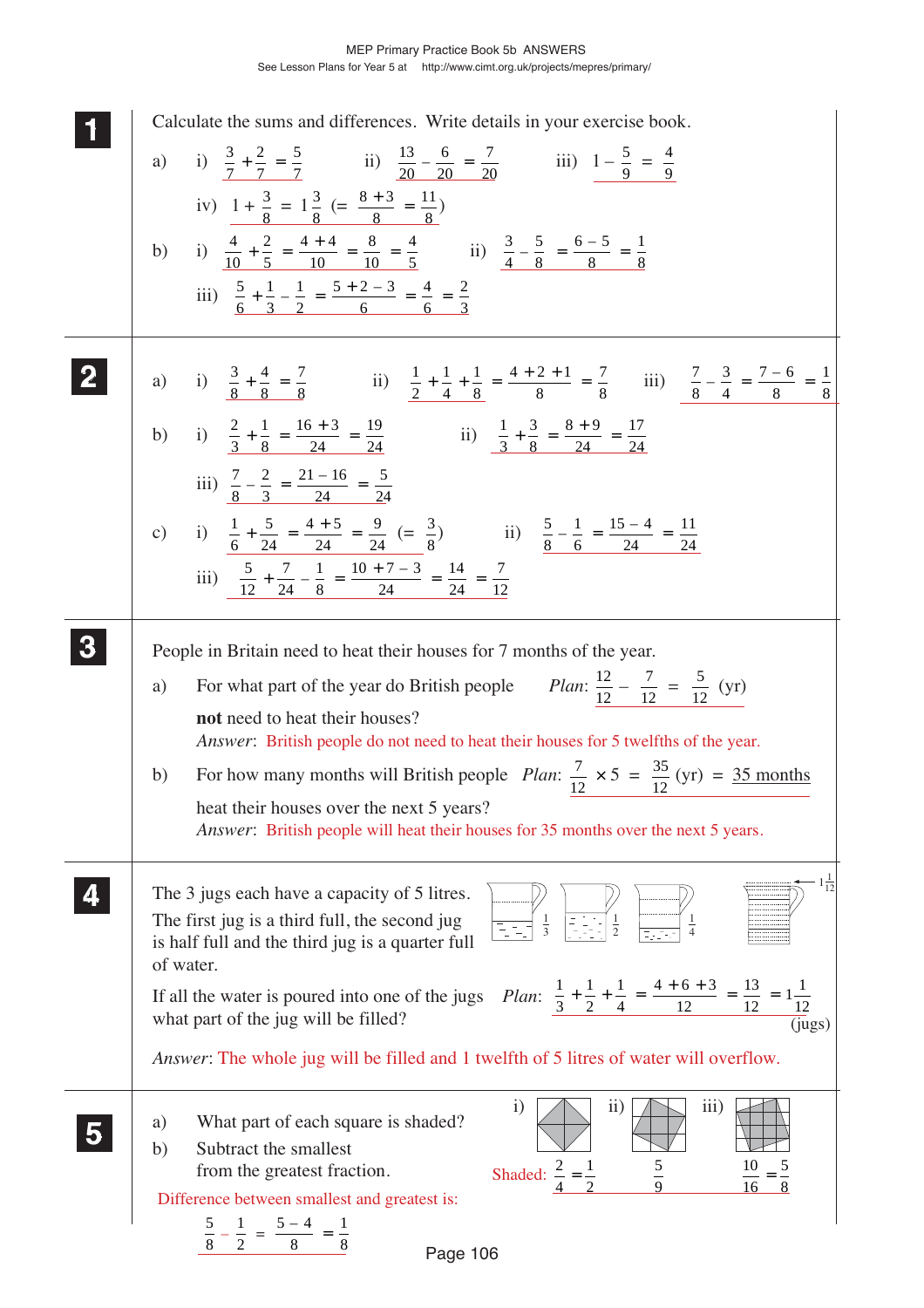|                         | Solve the equations.                                                                                                                                                                     |
|-------------------------|------------------------------------------------------------------------------------------------------------------------------------------------------------------------------------------|
|                         | a) $a = \frac{3}{2} - \frac{1}{2}$ b) $b = \frac{3}{4} - \frac{1}{4}$ c) $c = \frac{11}{8} - \frac{7}{8}$ d) $d = \frac{2}{7} + \frac{3}{7}$                                             |
|                         | $=\frac{2}{2}=\frac{1}{4}$ $=\frac{2}{4}=\frac{1}{2}$ $=\frac{4}{8}=\frac{1}{2}$ $=\frac{5}{7}$                                                                                          |
|                         |                                                                                                                                                                                          |
|                         | e) $e = 1 - \frac{7}{9}$ f) $f = \frac{6}{5} - 1$ g) $g = 2 - \frac{7}{5}$ h) $h = 1 + \frac{5}{6}$                                                                                      |
|                         | $=\frac{10-7}{5}=\frac{3}{5}$ $=1\frac{5}{6}$<br>$=\frac{2}{9}$<br>$=\frac{1}{5}$                                                                                                        |
| $\bf{2}$                | What part of the unit square is shaded? $\frac{1}{4} + \frac{1}{16} = \frac{4+1}{16} = \frac{5}{16}$<br>a)                                                                               |
|                         | $\mathbf{1}$<br>$\overline{16}$<br>What part is <b>not</b> shaded? $1 - \frac{5}{16} = \frac{11}{16}$ (or $\frac{1}{4} + \frac{1}{4} + \frac{3}{16} = \frac{11}{16}$ )<br>b)             |
|                         | What area is shaded if the area of<br>$\mathbf{c})$<br>the unit square is 64 m <sup>2</sup> ? $\frac{5}{16}$ of 64 m <sup>2</sup> = 64 ÷ 16 × 5 = 4 × 5 = 20 (m <sup>2</sup> )           |
|                         |                                                                                                                                                                                          |
|                         | The first number in a sequence is $\frac{2}{3}$ . We know that each of the other terms is $\frac{1}{2}$ more<br>than the previous term. Write down the first five terms and add them up. |
|                         |                                                                                                                                                                                          |
|                         | e.g: $\left \frac{2}{3} + \frac{1}{2}\right  = \frac{4+3}{6} = \frac{7}{6}$ , then add $\frac{3}{6}$ each time,                                                                          |
|                         | so first 5 terms are: $\frac{2}{3}$ , $\frac{7}{6}$ , $\frac{10}{6}$ , $\frac{13}{6}$ , $\frac{16}{6}$                                                                                   |
|                         | (or $\frac{2}{3}$ , $1\frac{1}{6}$ , $1\frac{2}{3}$ , $2\frac{1}{6}$ , $2\frac{2}{3}$ )                                                                                                  |
|                         |                                                                                                                                                                                          |
|                         | Sum: $\frac{4}{6} + \frac{7}{6} + \frac{10}{6} + \frac{13}{6} + \frac{16}{6} = \frac{50}{6} = \frac{25}{3} = 8\frac{1}{3}$                                                               |
|                         |                                                                                                                                                                                          |
|                         | Mum made 18 butterfly cakes for Saturday tea.                                                                                                                                            |
|                         | If Andrew ate $\frac{1}{3}$ of them, how many cakes did he eat?<br>6<br>a)                                                                                                               |
|                         | If Bella ate $\frac{2}{9}$ of them, how many cakes did she eat?<br>b)<br>4                                                                                                               |
|                         | If Christine ate $\frac{2}{6}$ of them, how many cakes did she eat?<br>$\circ$ )                                                                                                         |
|                         | d)<br>$\overline{2}$<br>If Mum ate what was left, how many cakes did she eat?                                                                                                            |
| $\overline{\mathbf{5}}$ | Three eighths of a 4 m 24 cm long pipe was cut off.                                                                                                                                      |
|                         | $1-\frac{3}{8}=\frac{5}{8}$<br>What part of the pipe was left?<br>a)                                                                                                                     |
|                         | $424 \text{ cm} \div 8 \times 3 = 53 \text{ cm} \times 3 = 159 \text{ cm}$<br>How many cm were cut off?<br>b)                                                                            |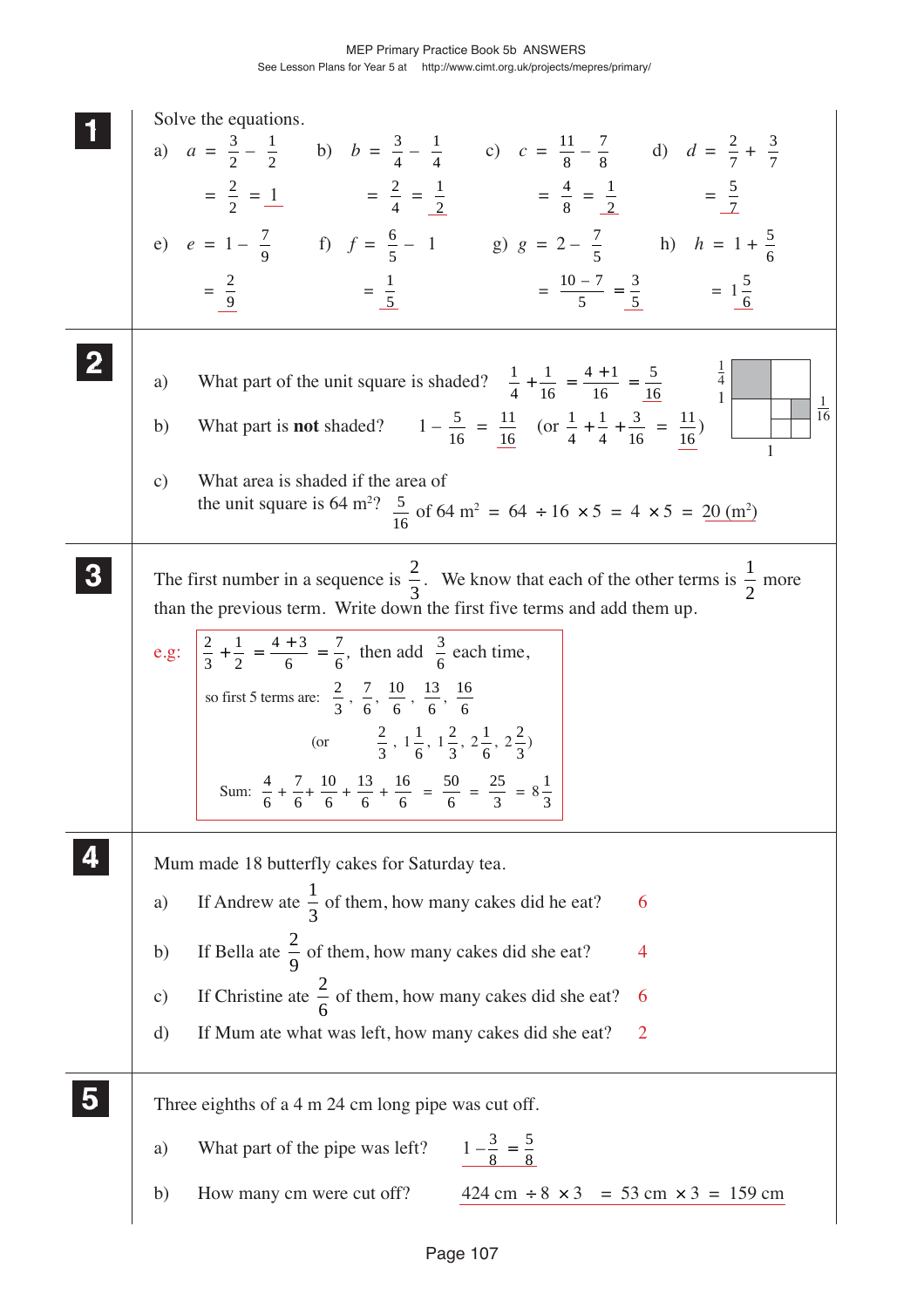**1 11 <sup>11</sup>** Do the calculations. Write details in your exercise book where needed. a) i)  $\frac{4}{15}$ 9 <u>15</u> 13  $+\frac{9}{15} = \frac{13}{15}$  ii)  $\frac{14}{20}$ 9  $\frac{20}{2}$ 5  $\frac{20}{2}$  $-\frac{9}{20} = \frac{5}{20} = \frac{1}{4}$ iii)  $\frac{1}{2}$ 5 3 1  $+\frac{5}{3} + \frac{1}{3} - 1 = \frac{1}{2} + 2 - 1 = 1\frac{1}{2}$  (as  $\frac{5}{3}$ 1  $+\frac{1}{3}$  = 2) b) i)  $\frac{3}{2}$ 3 <u>10</u>  $15 + 3$ <u>10</u> 18 <u>10</u> 9  $+\frac{3}{10} = \frac{15+3}{10} = \frac{18}{10} = \frac{9}{5} = 1\frac{4}{5}$  ii)  $\frac{17}{18}$ 2 3  $17 - 12$ <u>18</u>  $-\frac{2}{3} = \frac{17 - 12}{18} = \frac{5}{18}$ iii)  $\frac{5}{15}$ 1 5 1 3 1 3 1 5 1 3 1  $+\frac{1}{5}-\frac{1}{3}=\frac{1}{3}+\frac{1}{5}-\frac{1}{3}=\frac{1}{5}$ c) i)  $\frac{4}{7}$ 1 6  $24 + 7$ 42 31  $+\frac{1}{6} = \frac{24 + 7}{42} = \frac{31}{42}$  ii)  $\frac{4}{5}$ 3 11  $44 - 15$ 55  $-\frac{3}{11} = \frac{44 - 15}{55} = \frac{29}{55}$ iii)  $\frac{1}{2}$ 1 3 2 5  $15 + 10 - 12$ 30 13  $+\frac{1}{3} - \frac{2}{5} = \frac{15 + 10 - 12}{30} = \frac{13}{30}$ d) i)  $\frac{3}{10}$ 6 15 3 10 2 5  $3 + 4$ 10 7  $+\frac{6}{15} = \frac{3}{10} + \frac{2}{5} = \frac{3+4}{10} = \frac{7}{10}$  ii)  $\frac{7}{9}$ 1 6  $14 - 3$ 18  $-\frac{1}{6} = \frac{14 - 3}{18} = \frac{11}{18}$ iii)  $\frac{7}{12}$ 3 4 9 20  $35 + 45 - 27$ 60 53  $+\frac{3}{4} - \frac{9}{20} = \frac{35 + 45 - 27}{60} = \frac{53}{60}$ Calculate: a)  $\frac{2}{3}$ 3 of 60 metres =  $60 \text{ m} \div 3 \times 2 = 20 \text{ m} \times 2 = 40 \text{ m}$ b)  $\frac{1}{4}$ 4 of 3 hours =  $\frac{3}{4}$  of 1 hour = 45 min c)  $\frac{7}{5}$ 5 of 40 litres =  $40 \div 5 \times 7 = 8 \times 7 = 56$  (litres) d)  $2\frac{1}{4}$ 4 times  $80 \text{ kg} = 2 \times 80 \text{ kg} + 80 \text{ kg} \div 4 = 160 \text{ kg} + 20 \text{ kg} = 180 \text{ kg}$ or =  $\frac{9}{4}$  $\frac{9}{4}$  of 80 kg = 80 ÷ 4 × 9 = 20 × 9 = 180 kg Calculate the whole quantity if: a)  $\frac{2}{3}$ 3 of it is 60 metres 90 metres b)  $\frac{1}{4}$ 4 of it is 3 hours 12 hours c)  $\frac{7}{7}$ 5 of it is 35 litres 25 litres d)  $2\frac{1}{4}$ 4 times it is  $90 \text{ kg}$  40 kg Jim was putting up a 120 m fence around his garden. On the first day he put up  $\frac{3}{7}$ 5 of the fence. How many metres of fence did he still have to put up? 48 m I had 24 marbles. I lost 1 third of them, then I lost another 12 marbles. a) How many marbles did I have left? 4 marbles left b) What part of the 24 marbles did I have left? **2 22 22 3 33 33 4 44 44 5 55 55** 1 6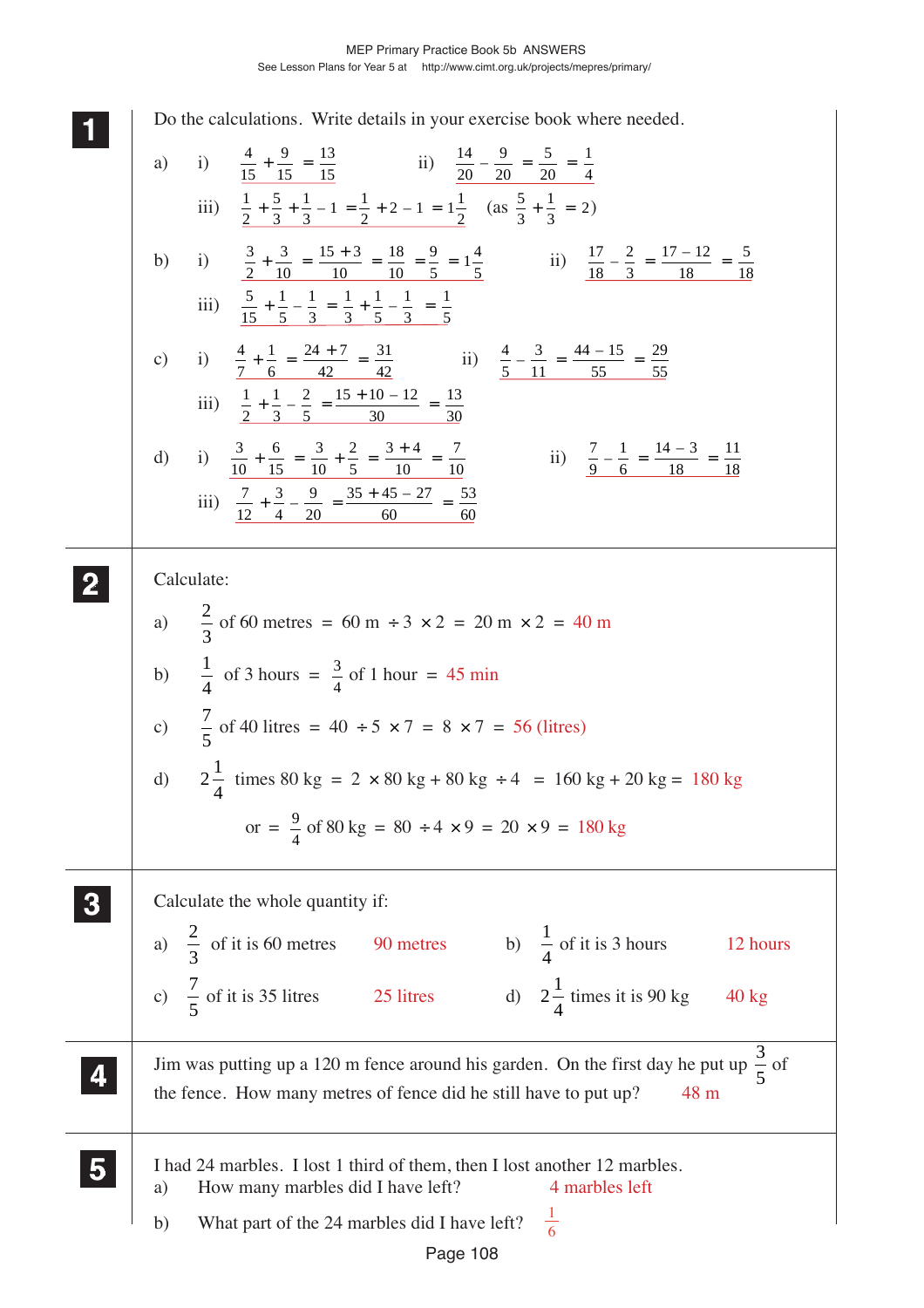c)  $2 h = \boxed{120}$  min,  $1 min = \boxed{\frac{1}{60}}$  hour,  $40 min = \boxed{\frac{2}{3}}$  hour b)  $4 \text{ m} = \boxed{400} \text{ cm}, \qquad 1 \text{ cm} = \boxed{\frac{1}{100}} \text{ m}, \qquad 27 \text{ cm} = \boxed{\frac{27}{100}} \text{ m}$  **11 22 33**  $\overline{7}$  days, 1 day =  $\frac{1}{7}$  a) 20 min =  $\frac{1}{3}$  hour, 45 min =  $\frac{3}{4}$  hour, 90 min =  $\frac{1}{2}$  hours a) 1 week =  $\boxed{7}$  days, 1 day =  $\boxed{\frac{1}{7}}$  week, 4 days =  $\boxed{\frac{4}{7}}$  week d) 17 litres =  $\boxed{1700}$  cl, 17 cl =  $\boxed{\frac{17}{100}}$  litre, 320 ml =  $\boxed{\frac{8}{25}}$  litre b)  $\frac{1}{2}$  hour =  $\boxed{30}$  min, c) 70 cm =  $\frac{7}{10}$  m, 110 cm =  $\frac{1}{10}$  m, 3 cm =  $\frac{3}{100}$  m d)  $\frac{1}{5}$  m =  $\boxed{20}$  cm,  $\frac{9}{5}$  m =  $\boxed{225}$  cm,  $\frac{3}{5}$  m =  $\boxed{6}$  cm  $\frac{2}{5}$  hour =  $\sqrt{24}$  min,  $\frac{61}{60}$  hour =  $\boxed{61}$  min  $\frac{30}{5}$  min,  $\frac{24}{5}$  hour =  $\frac{24}{5}$  min,  $\frac{64}{60}$  hour =  $\frac{61}{5}$   $\frac{9}{4}$  m = 225 cm,  $\frac{20}{4}$  cm,  $\frac{225}{4}$  cm,  $\frac{5}{50}$  m =  $\frac{6}{50}$ e) 43 cl =  $\frac{43}{100}$  litre, 350 g =  $\frac{7}{20}$  kg, 11 m =  $\frac{11}{1000}$  km f)  $\frac{5}{4}$  litres =  $\boxed{125}$  cl,  $\frac{42}{1000}$  kg =  $\boxed{42}$  g,  $\frac{32}{1000}$  km =  $\boxed{32}$  m  $\frac{125}{1000}$  kg =  $\frac{42}{1000}$  g,  $\frac{52}{1000}$  km =  $\frac{32}{1000}$  <u>20</u>  $-\frac{8}{15}$  +  $\left(-\frac{4}{15}\right)$  =  $-\frac{8}{15}$  -  $\frac{4}{15}$  =  $-\frac{12}{15}$  = -  $+\left(-\frac{4}{15}\right) = -\frac{8}{15} - \frac{4}{15} = -\frac{12}{15} = -\frac{4}{5}$ c)  $\frac{5}{21} - \left(-\frac{2}{21}\right) = \frac{5+2}{21} = \frac{7}{21} = \frac{1}{3}$  d)  $-\frac{8}{15} + \left(-\frac{4}{15}\right) = -\frac{8}{15} - \frac{4}{15} = -\frac{12}{15} =$  $-\frac{7}{10} - \left( +\frac{2}{5} \right) = \frac{-7-4}{10} = -\frac{11}{10} = 7 - 4$   $\left(+\frac{2}{5}\right) = \frac{-7-4}{10} = -\frac{11}{10} = -1\frac{1}{10}$ e)  $-\frac{7}{10} - \left(-\frac{2}{5}\right) = \frac{-7 + 4}{10} = -\frac{3}{10}$  f)  $-\frac{7}{10} - \left(+\frac{2}{5}\right) = \frac{-7 - 4}{10} = -\frac{11}{10} =$  **55** a)  $\frac{4}{5} + \frac{3}{5} = \frac{7}{5}$  b)  $\frac{11}{8} - \frac{5}{5} = \frac{3}{4}$  c)  $\left(-\frac{1}{8}\right) + \frac{4}{8} =$ d)  $\boxed{5} - \frac{2}{3} = \frac{1}{6}$  e)  $\frac{8}{7} - \boxed{1} + 2 = 3$  f)  $\boxed{5} - \boxed{1} =$  **44**  $\frac{5}{8}$  =  $\frac{5}{4}$  c)  $\left(-\frac{5}{8}\right)$ ⎞ ⎠ <u>12</u> Exchange the quantities. Exchange the quantities. Do the calculations in your exercise book. Calculate the sums and differences. a)  $\frac{3}{50}$   $44 - 10$   $+\frac{41}{50} - \frac{10}{50} = \frac{44 - 10}{50} = \frac{34}{50} = \frac{17}{25}$  b)  $\frac{6}{14}$   $6 - 9$   $+\left(-\frac{9}{14}\right) = \frac{6-9}{14} = -\frac{3}{14}$  $\left(-\frac{9}{14}\right) = \frac{6-9}{14} = 5 + 2$   $-\left(-\frac{2}{21}\right) = \frac{5+2}{21} = \frac{7}{21} = \frac{1}{3}$  $\Big) = \frac{5+2}{21} = \frac{7}{21} = \frac{1}{3}$  d)  $7 + 4$   $\sqrt{2}$ ⎝  $\frac{7+4}{10} = -\frac{3}{10}$  f)  $-\frac{7}{10}$ Fill in the missing numbers. Do the calculations in your exercise book. Charlie spends a quarter of every week-day in school and 1 third of the day sleeping. How many hours does he have left for doing other things? *Answer:* Charlie has 10 hours left for doing other things. <u>100</u> <u>10</u>